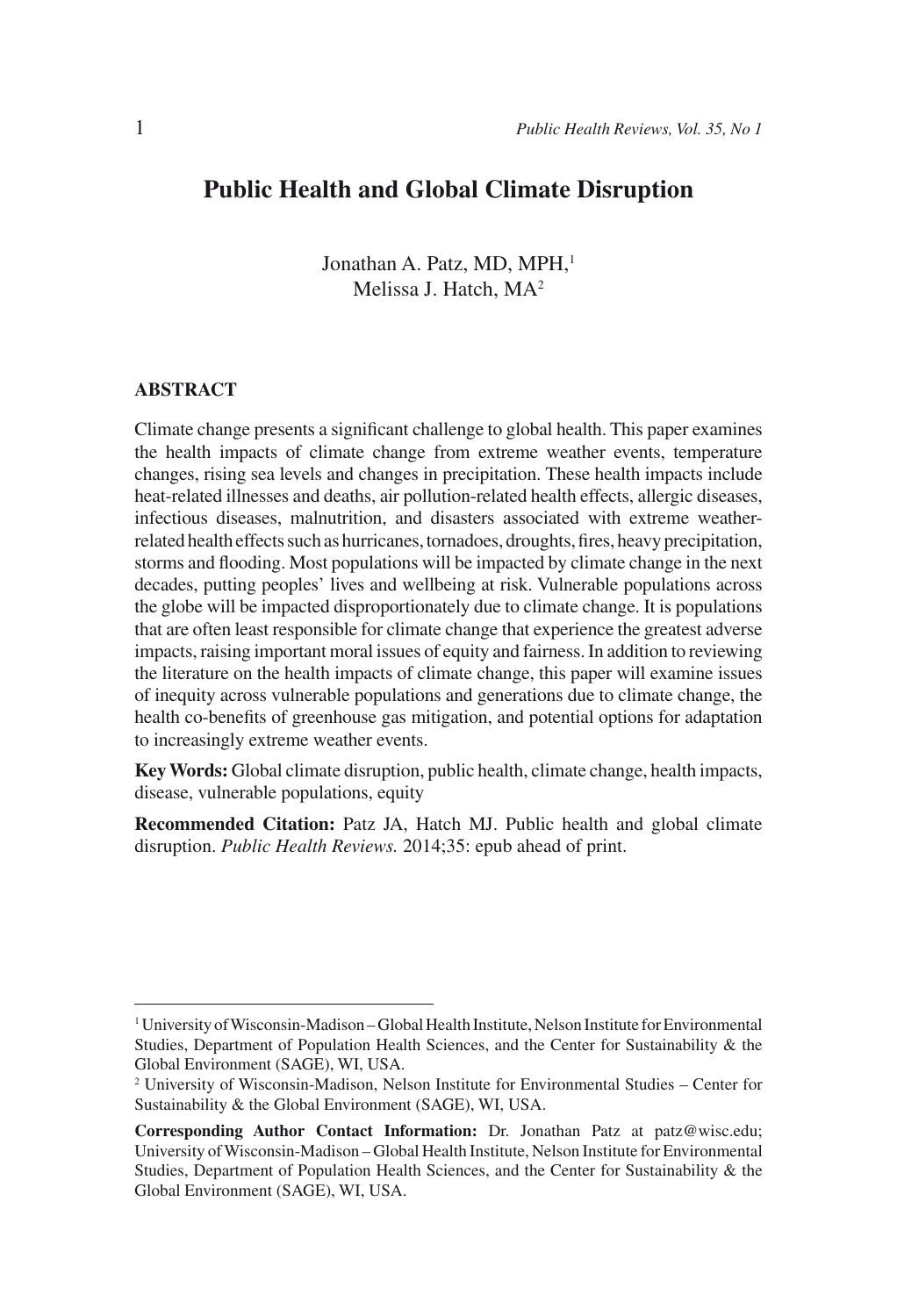### **INTRODUCTION**

Climate change is one of the largest global health threats of the  $21<sup>st</sup>$  century. According to the United Nations Intergovernmental Panel on Climate Change (IPCC), warming of the earth's climate is "unequivocal" and human influence of the climate system is clear.<sup>1</sup> The IPCC estimates about a two degrees Celsius rise in global average warming by the end of the century. Anticipated climate change will impact the environment and health of most populations in the next decades and put the lives and wellbeing of billions of people at increased risk. Vulnerable populations will be impacted disproportionately, raising moral concerns of equity and fairness. Those that are often the least responsible for climate change, experience the greatest adverse impacts. This paper reviews the literature on the health impacts of climate change, issues of inequity across vulnerable populations and generations, the health co-benefits of greenhouse gas mitigation, and potential options for adaptation to increasingly extreme weather events.

#### **UPDATE ON THE HEALTH IMPACTS OF CLIMATE CHANGE**

There are many pathways by which climate change can impact health. First, climate change effects regional and local weather change, causing extreme weather events, temperature changes, and precipitation. Regional and local weather changes effect air pollution concentration and distribution, pollen production, microbial contamination and transmission, and crop yields. These changes can produce the following health impacts: (1) heatrelated illnesses and deaths, (2) disasters associated with extreme weatherrelated health effects (from hurricanes, tornadoes, droughts, fires, heavy precipitation, storms, and flooding), (3) air pollution-related health effects, (4) allergic diseases, (5) infectious diseases (especially those that are waterfood-, or vector-borne diseases), and (6) malnutrition.2

Secondly, climate change results in raised sea levels, with coastal flooding and changes in coastal aquifer salinity. Global mean sea level has risen approximately 20 cm. over the past century.<sup>1</sup> These changes can impact health, as well, causing storm surge-related drowning and injuries, and substantial disease burden for displaced populations.2

#### **Heat-related Illnesses and Deaths**

Increases in air temperature cause mortalities and illness during heat waves and summer extremes. In the United States, heat waves kill more people than hurricanes, floods, and tornadoes combined.3 This is because the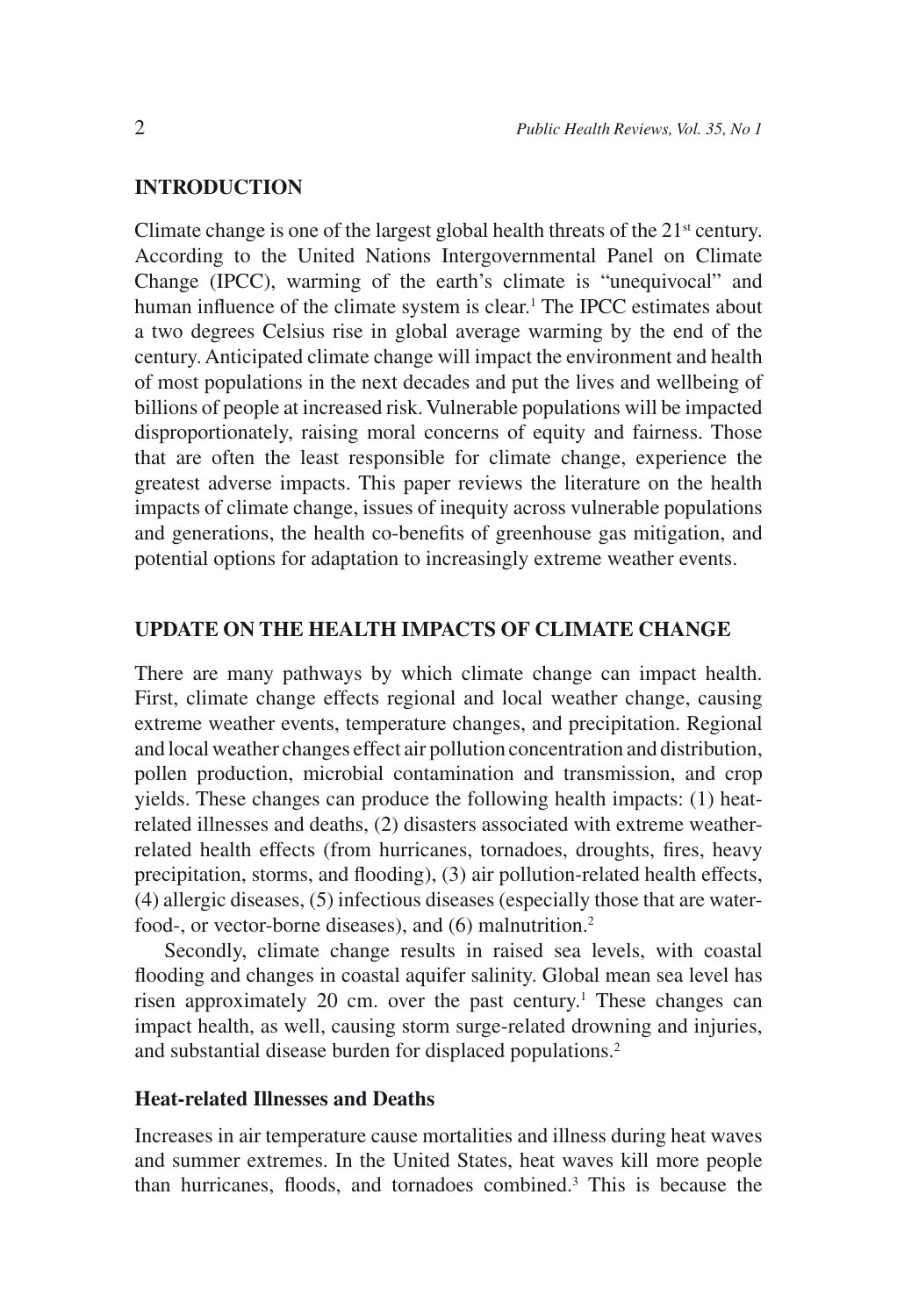human body's ability to respond to heat stress is limited by the capacity to increase cardiac output as required for greater cutaneous blood flow to cool the body.<sup>3</sup> Heat wave mortality is related to cardiovascular, cerebrovascular, and respiratory diseases mainly among vulnerable groups, such as elderly persons and individuals with preexisting illness.

Climate change scenarios predict increases in the frequency and intensity of extreme heat events in the future, and population health may be significantly compromised for people who cannot reduce their heat exposure.<sup>4</sup> One study projected the effect of a few degrees of climate change on Australians in 2070. It projects that outdoor activity will not be possible on 33-45 days per year, compared to four to six days per year at present for un-acclimatized people, and that leisure activities like outdoor play for children for acclimatized people will not be possible on five to 14 days per year in 2070 compared to one day in five years at present.<sup>5</sup>

Occupational exposures to excessive heat are dangerous to outdoor workers. During the summer season, outdoor workers are affected by the heat exposures and subsequent economic impacts of reduced work capacity can be substantial.<sup>6</sup> According to modeling by Kjellstrom et al. (2009), by the 2050s, as high as 15 to 18 percent of work days could be lost due to heat in Southeast Asia, West and Central Africa and Central America.7

Each year in the US, there are on average about 658 deaths that can be classified as directly attributable to heat-related causes.<sup>8</sup> Larger effects of heat and heat waves occur earlier in the hot season.<sup>9,10</sup> Chicago's Upper Midwest heat wave caused 700 excess deaths in July 1995.<sup>11</sup> Currently for the US, mortality increases nearly four percent during heat wave days compared with non-heat wave days, by 2.5 percent for every one degree Fahrenheit increase in heat wave intensity, and by 0.4 percent for every one-day increase in heat wave duration.<sup>9</sup> In 2003, a European heat wave killed at least 40,000 people in just two weeks across twelve countries.<sup>12</sup> This heat wave greatly impacted vulnerable groups such as the old and the ill.13,14 How the growing aging population live in cities will be a challenge for the future in a warming world because housing and social integration play a large role on the impacts of the elderly in heat waves.13 The 2003 heat wave evidences that how we build our cities and integrate vulnerable groups of people socially impacts human health in extreme heat. 13,14

According to Hayhoe et al. (2010), before the end of the  $21<sup>st</sup>$  century 1995-like heat waves could occur every other year on average under a conservative low emissions scenario.<sup>15</sup> Another study found heat waverelated mortality in Chicago would increase to between 166 and 2,217 excess deaths per year based on estimates from seven global climate models for the period 2081-2100.16 Analysis of past heat wave admissions to hospitals in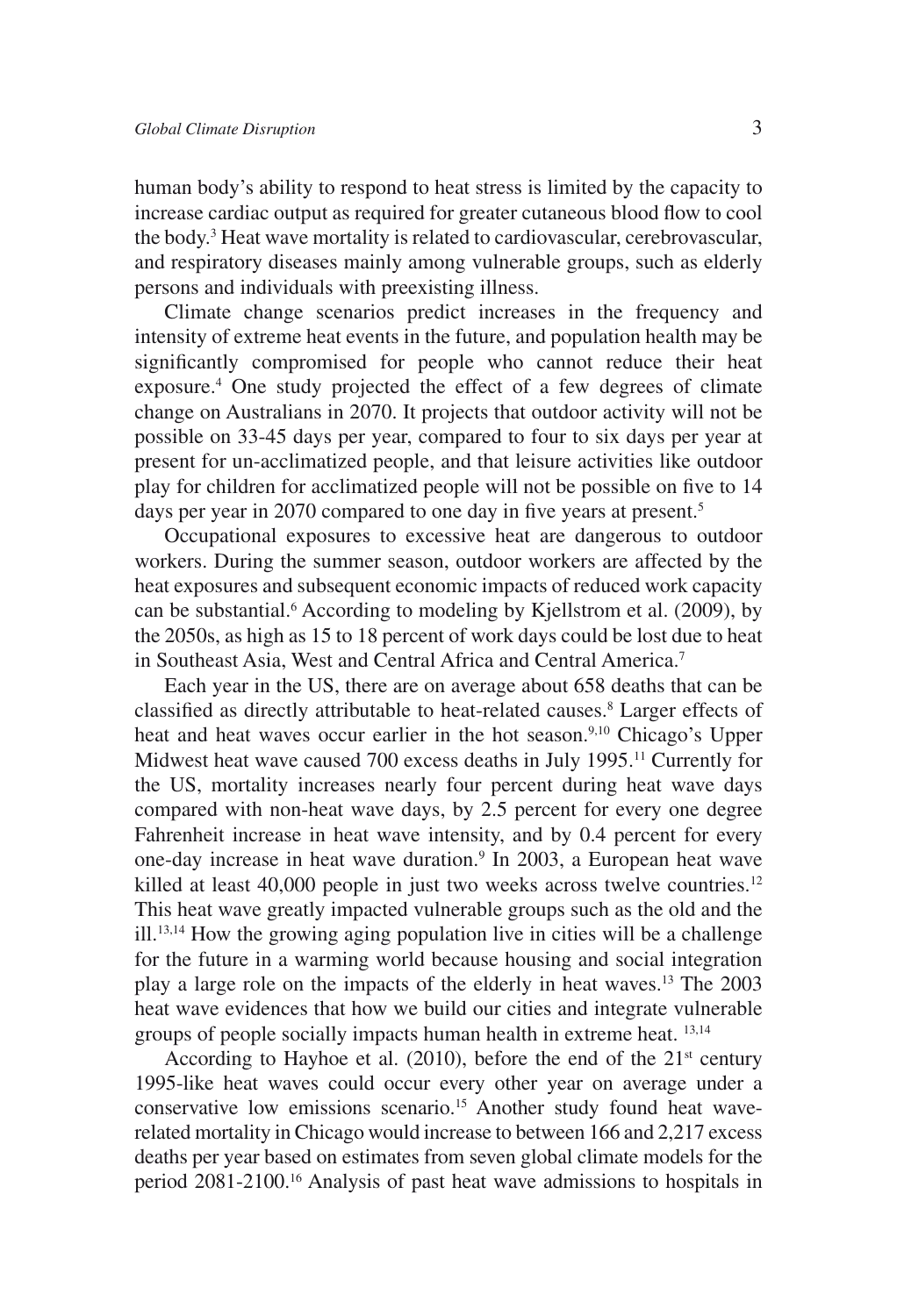the city of Milwaukee shows endocrine, genitourinary, respiratory disorders, and self-harm (suicide attempts) correlated with hot temperatures.17 This correlation is significant for each of the outcomes, and is shown in the figure below. Heat response plans and heat early warning systems (EWS) can save lives with expected temperatures rise in the coming decades.18 However, from a US-based survey administered to 285 communities in 2009, of 70 respondents only 30 local governments have established heat wave health prevention effect programs.19 An increase in heat wave health prevention and preparedness programs would be extremely beneficial for public health.



**Fig. 1.** The above figures show the relationship between hospital admissions and heat waves in the city of Milwaukee, Wisconsin. There is a correlation with hot temperatures and hospital admissions for endocrine, genitourinary, respiratory disorders, and self-harm. The temperature here refers to the average mean temperature 0-2 days preceding hospital admission. The smoothed line shows the relationship between temperature and hospital admissions by cause and age group. The spline curves reveal the relative risk of hospital admission for temperatures across each range. The solid line is the estimated spline curve, and the dashed lines surrounding the solid line are its 95% confidence limits. The ticks in the x-axis show the occurrence of each "x".

**Source:** Li B, Sain S, Mearns L, Anderson H, Kovats S, Ebi K, et al. The impact of extreme heat on morbidity in Milwaukee, Wisconsin. Climatic Change. 2012;110:959-76.<sup>17</sup>

#### **Disasters Due to Extreme Weather-Related Health Effects**

Higher temperatures evaporate soil moisture more quickly leading to severe droughts. But warm air can hold more moisture resulting in heavy precipitation, so that both floods and droughts are expected with projected extremes of the hydrologic cycle. Extreme weather events such as floods,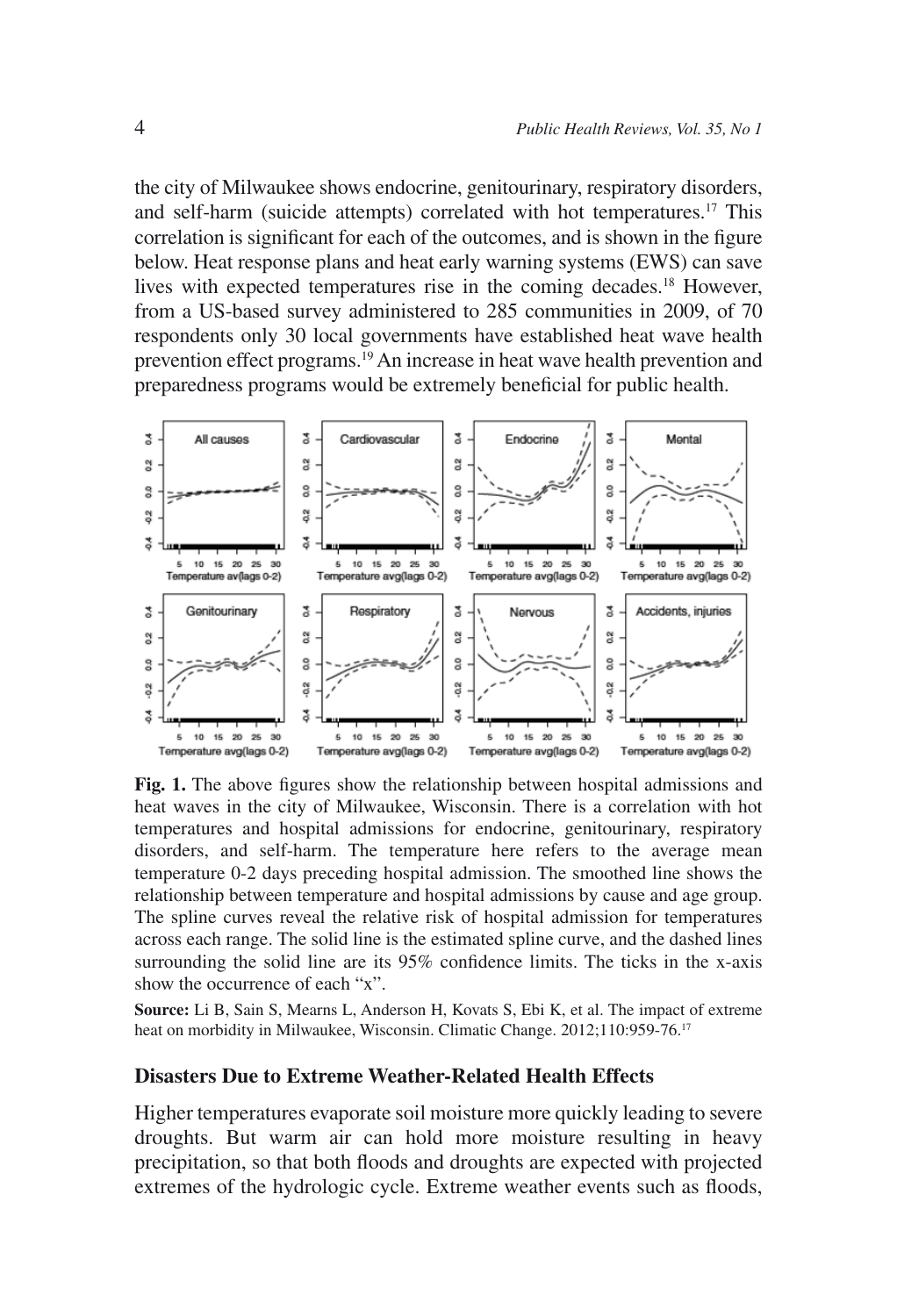droughts, and intense storms have claimed millions of lives during the past two decades, and affected many more physically, mentally, or through the loss of property or livelihoods.<sup>20</sup>

#### *Floods*

Floods are the most common natural weather disasters.<sup>21</sup> In 2010, floods accounted for the highest number of victims (about 175 million people) out of all natural disasters globally.22 These losses mostly took place in mid- to low-income countries.<sup>23</sup> For example, in Mozambique 285,000 people were affected in 2007 from flooding along the country's southern coast—causing 29 deaths and 140,000 people to be displaced from their homes.<sup>24</sup> More than 80 percent of Mozambique's population is dependent on agriculture and most agriculture takes place in the country's extensive low-lying floodplains where the best soils are located.<sup>25,26</sup> The regular flooding in these areas can rapidly overwhelm local coping capacities.<sup>27</sup>

While flooding often damages poorer countries more often, flooding is not unique to these countries. Severe, damaging floods recently hit Australia in  $2010$  and northeastern US in  $2012.<sup>22-28</sup>$  In the US, the amount of precipitation falling in the heaviest one percent of rain events increased by 20 percent in the past century, while total precipitation increased by seven percent. Over the last century, there was a 50 percent increase in the frequency of days with precipitation over four inches in the US upper Midwest.<sup>29</sup> Other regions, notably the South, have also seen strong increases in heavy downpours, with most of these coming in the warm season and almost all of the increase coming in the last few decades.

#### *Hurricanes*

Records indicate that sea surface temperatures have steadily increased over the last 100 years, and more sharply over the last 35 years. The period from 1995-2004 recorded the highest average sea surface temperature on record and the sea surface temperatures off the northeast shelf of the US in 2012 were the highest recorded in 150 years.<sup>30,31</sup> These trends, in turn, have implications for hurricane occurrence and intensity. Hurricanes only form in regions where sea surface temperatures are above  $26^{\circ}$ C.<sup>32</sup> From 1995 to 2000 overall hurricane activity in the North Atlantic doubled and the Caribbean experienced a five-fold increase in activity.<sup>33</sup> Hurricanes may become more frequent with continued warming and one study projects a near doubling in the frequency of category 4 and 5 storms by the end of the  $21<sup>st</sup>$  century.<sup>34</sup> However, this frequency has been disputed.<sup>3</sup> As well as occurring more often, hurricanes are likely to become more intense, as intensity is associated with warmer sea-surface temperatures.<sup>35,36</sup>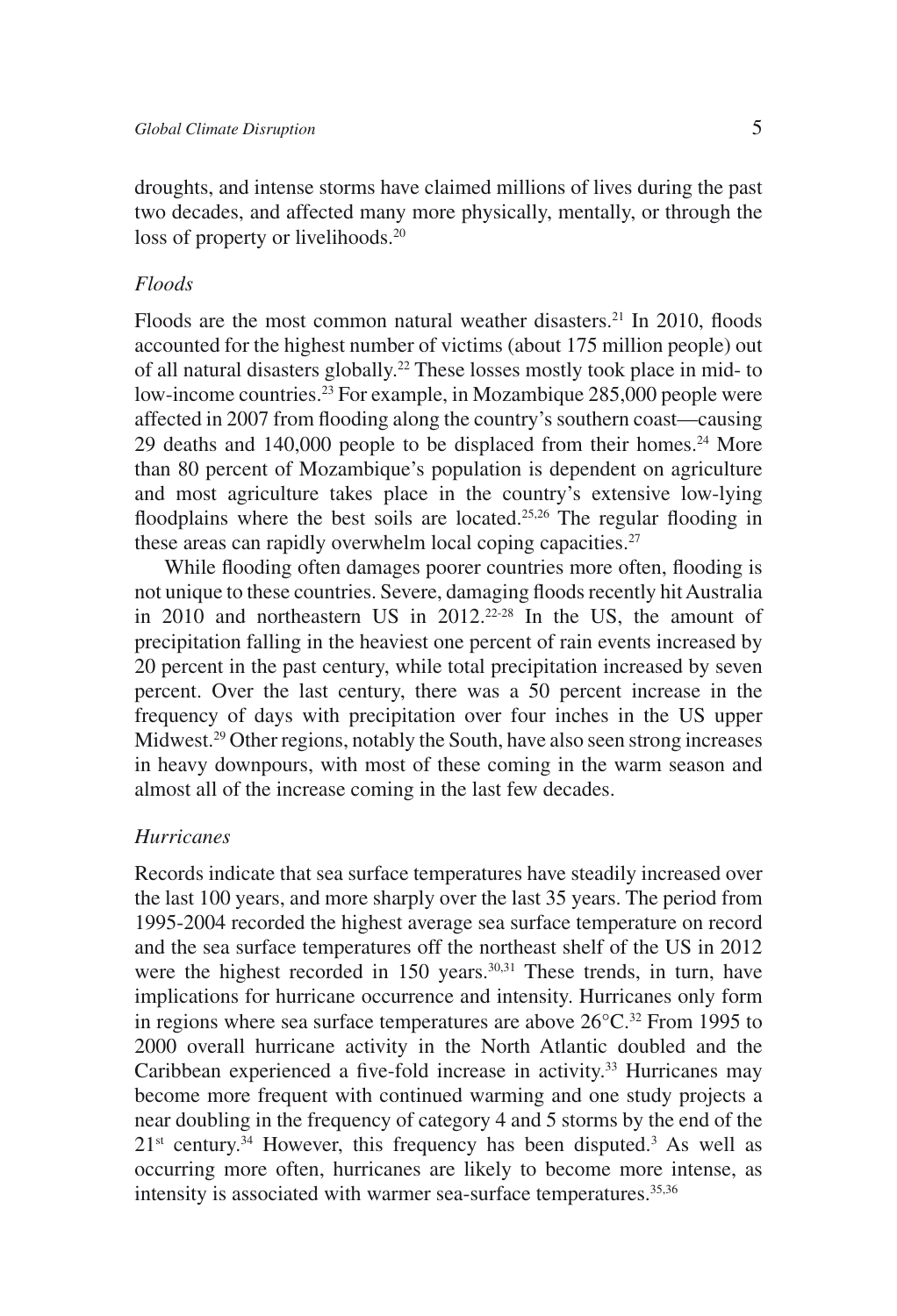#### *Wildfires*

Climate change is expected to increase the occurrence of wildfires, stemming from the combination of increased temperatures coupled with drought events.<sup>37</sup> Wildfires produce large amounts of particulate matter and other toxic substances into the air stream. Fine particulate matter  $(PM_{2,5})$  in the air adversely affects large numbers of people.<sup>38</sup> For example, inhaling  $PM_{25}$  can exacerbate cardiac or respiratory problems (such as asthma and chronic obstructive pulmonary disease) in vulnerable people. A study on worldwide premature mortality estimated there were 339,000 premature deaths per year (range 260,000 to 600,000) that can be attributable to air pollution from forest fires $39$ 

## **Infectious Diseases**

Changes in temperature, humidity, rainfall, and sea level rise affect the incidence of food-, water- and vector-borne infectious diseases. Food- and water-borne diseases are expected, with confidence, to become a greater management problem as climate changes.40 And, vector-borne diseases are an important aspect to the health impacts of climate change because of their widespread occurrence and sensitivity to climate factors.<sup>41-44</sup> Examples include spread of water-borne and vector-borne diseases such as dengue, malaria, Chikungunya, West Nile Fever, Rift Valley Fever from their natural habitats to new locations via travelers and becoming endemic

#### *Water-borne diseases*

Reported water-borne disease outbreaks in the US from 1948-1994 were found to be related to months of heavy precipitation, compared to the 50-year average precipitation for the watershed in which the outbreak occurred.45 There is credible evidence linking incidence of water-borne outbreaks from pathogens such as *Cryptosporidium, Escherichia coli* 0157:H7 and *Campylobacter jejuni* following heavy rains.<sup>46,47</sup> Heavy rainfall and flooding can contaminate drinking or recreational water with pollution from sewage lines or agricultural fields.<sup>48,49</sup> Storm events of greater than three inches (7.5 cms) of rainfall within 24 hours can overwhelm combined sewer systems and lead to an overflow that contaminates recreational and drinking water sources.50 For example, levels of *E. coli* in channels leading from Milwaukee, Wisconsin to Lake Michigan can be up to ten times higher in areas where there are no sewage overflows.

Climate change is anticipated to increase the frequency of these occurrences. Regional climate models, for example for the Great Lakes area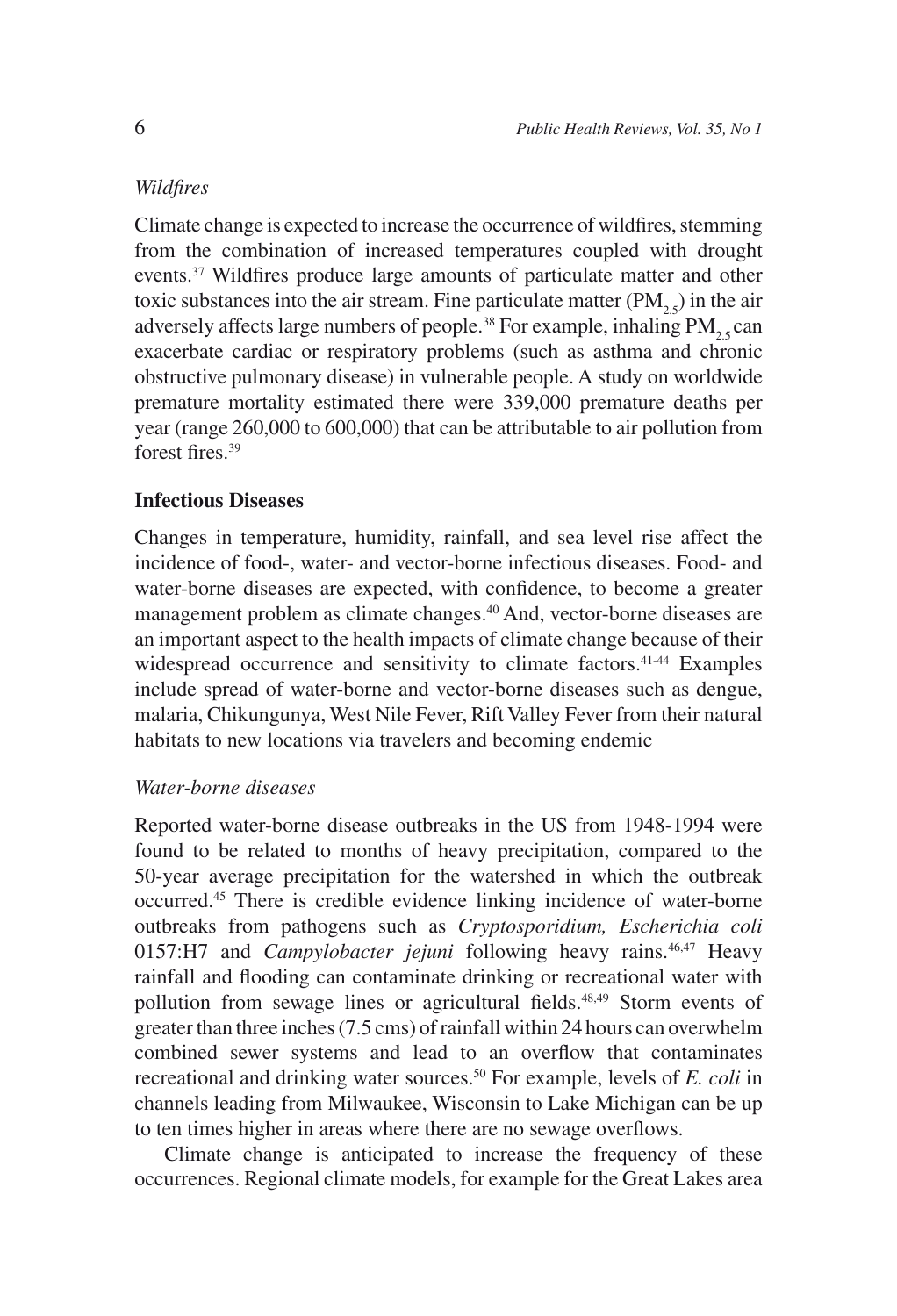of the US, show a 50 to 120 percent increase in sewage overflow events by the end of this century.50 This will pose increased hazards to drinking and recreational water quality. Global Climate Models (GCMs) that have been run for regional-level analysis predict—with high certainty—that climate change will lead to heavier winter and spring precipitation in the state of Wisconsin.51 This projected precipitation pattern will have ramifications for cyanobacteria harmful algal blooms (HABs) in the Great Lakes region of the US. Elevated winter–spring rainfall and flushing events, followed by protracted periods of drought, has already been responsible for massive algal blooms in the Great Lakes ecosystem.<sup>52</sup> In Peru, childhood diarrheal rates increased 200 percent during the 1997-1998 El Niño (sea warming) episode, likely due to higher survival time of diarrhea-causing pathogens, a greater demand for water and less conscientious hygiene practices.<sup>53</sup> The worldwide average for diarrheal diseases in the future is projected to rise by 20 percent during the period 2040-2069 and by 29 percent for 2070-2099.<sup>54</sup>

#### *Food-borne diseases*

The relationship between food-borne outbreaks and temperature has been shown for several pathogens and in a variety of geographic settings.<sup>55-57</sup> For example, D'Souza et al. (2004) showed that increased salmonellosis notifications in five Australian cities were related to a rise in the mean temperature in the previous month.<sup>58</sup> Heat contributed to an estimated 30 percent of cases of salmonellosis in much of continental Europe, especially when temperatures exceeded a threshold of six degrees Celsius above average.59 A recent re-evaluation of food-borne illness over time in England and Wales showed a strong confirmed correlation with temperature in the current and previous week. The study discusses the importance of lowering pathogen loads in livestock through vaccinations of chicken flocks, limits on antibiotic use in cattle to retard development of resistant strains, and improvement of hygiene practices in abattoirs as methods to help curtail food-borne outbreaks.57

#### *Vector-borne diseases*

Vector-borne diseases most often refer to infections transmitted by the bite of infected insects such as mosquitoes or ticks. Because of their vast occurrence and sensitivity to climate factors, vector-borne diseases are frequently modeled as they will likely shift in spatial or temporal distribution due to climate change. In developing countries, there is high occurrence and mortality from vector-borne diseases. The impacts in developing countries could therefore be very dramatic. For example, the vector-borne disease,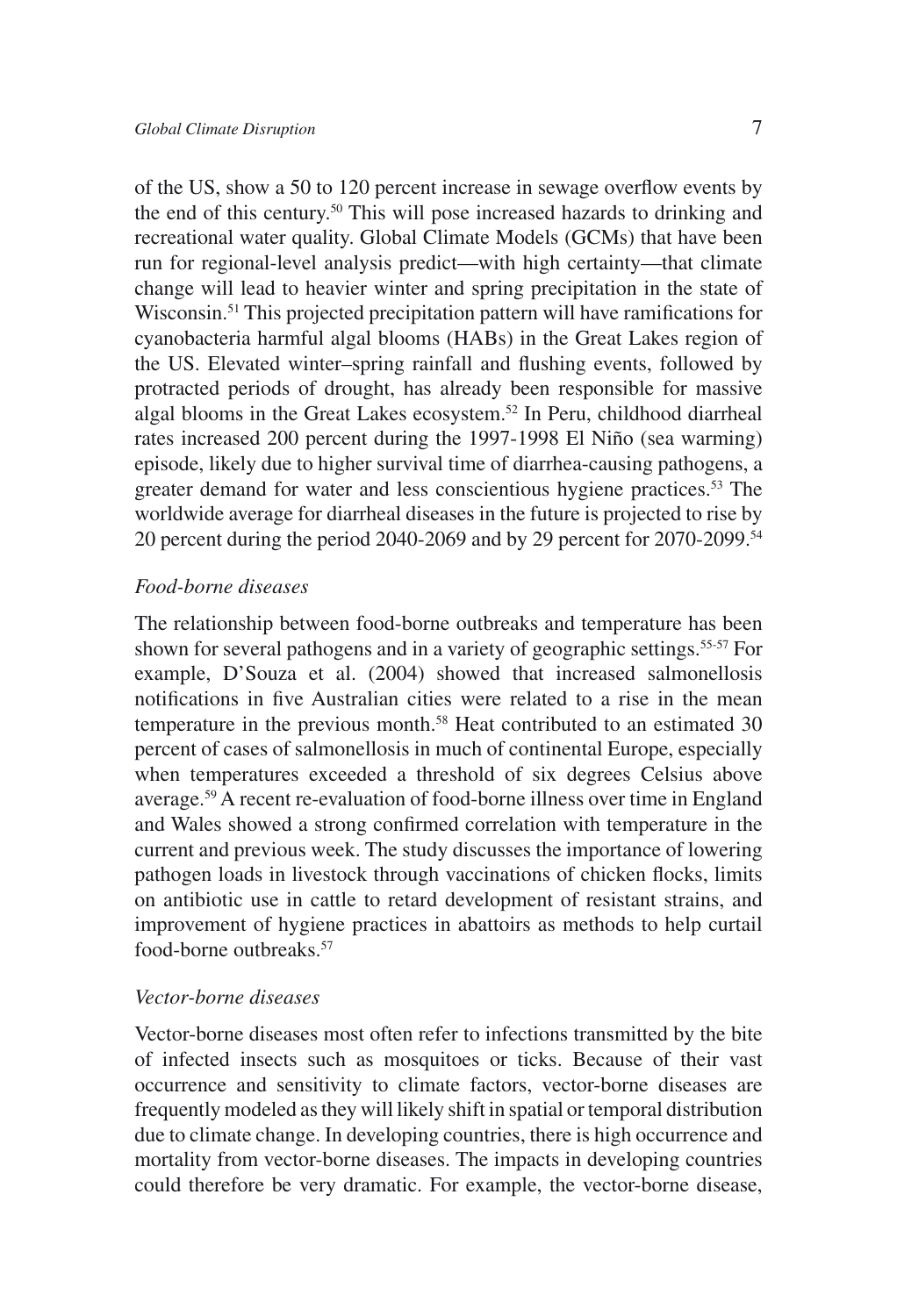malaria, is transmitted between individuals by Anopheline mosquitoes who carry the plasmodium parasite. Malaria is currently present in 101 countries, and 40 percent of the world's population live in areas with malaria.<sup>60</sup> Malaria claimed 655,000 deaths in 2010 out of an estimated 216 million episodes worldwide.<sup>61</sup> Most malarial deaths are in children under five years in the Africa Region.

Malaria parasite development is associated with climate change because it is sensitive to climate fluctuations, such as changes in temperature.<sup>62</sup> Climate change plays an important role in the exacerbation of malaria in particular regions, such as eastern Africa were modest warming can drive large increases in malaria transmission.<sup>63</sup> While modest warming can drive large increases in transmission, if conditions are otherwise suitable, variations around the maximum temperature tend to slow malaria parasite development down. In addition to temperature variations, heavy rains can also increase Anopheline mosquito breeding and parasite development. Overall, climate change is associated with the impact of malaria control programs, but malaria is likely to have declined.<sup>64</sup>

Dengue and other vector-borne diseases such as Chikungunya are spreading from tropical to temperate climate areas.<sup>65</sup> Chikungunya—which originally emerged in Tanzania and then re-emerged in southeast Asia, the Indian Ocean islands, Indian subcontinent, the Caribbean and Africa—is a mosquito borne disease that causes fever, rash and long-term debilitating joint pain. Chikungunya is projected to have climate suitability for transmission in the first half of the  $21<sup>st</sup>$  century in Western Europe, and in central parts of Europe from mid-century onward.<sup>66-68</sup> The highest risk of Chikungunya is projected for east-central Europe by the end of the 21st century.68

#### **Malnutrition and Food Insecurity**

More than 800 million people are estimated to be suffering from chronic hunger.<sup>69</sup> According to the IPCC, the global risk to food security becomes very severe under an increase of four to six degrees Celsius or higher global mean temperature.<sup>1</sup>

There is concern that climate change will continue to adversely affect nutrition because of increased drought conditions and crop failures, particularly in Africa. In developing countries, where millions of people are malnourished, climate changes that affect crop yields can be devastating. Of particular concern are children who experience undernourishment, stunting, and malnutrition-related deaths. A recent study projected 108,028 malnutrition-related childhood deaths from climate change in 2030.<sup>70</sup>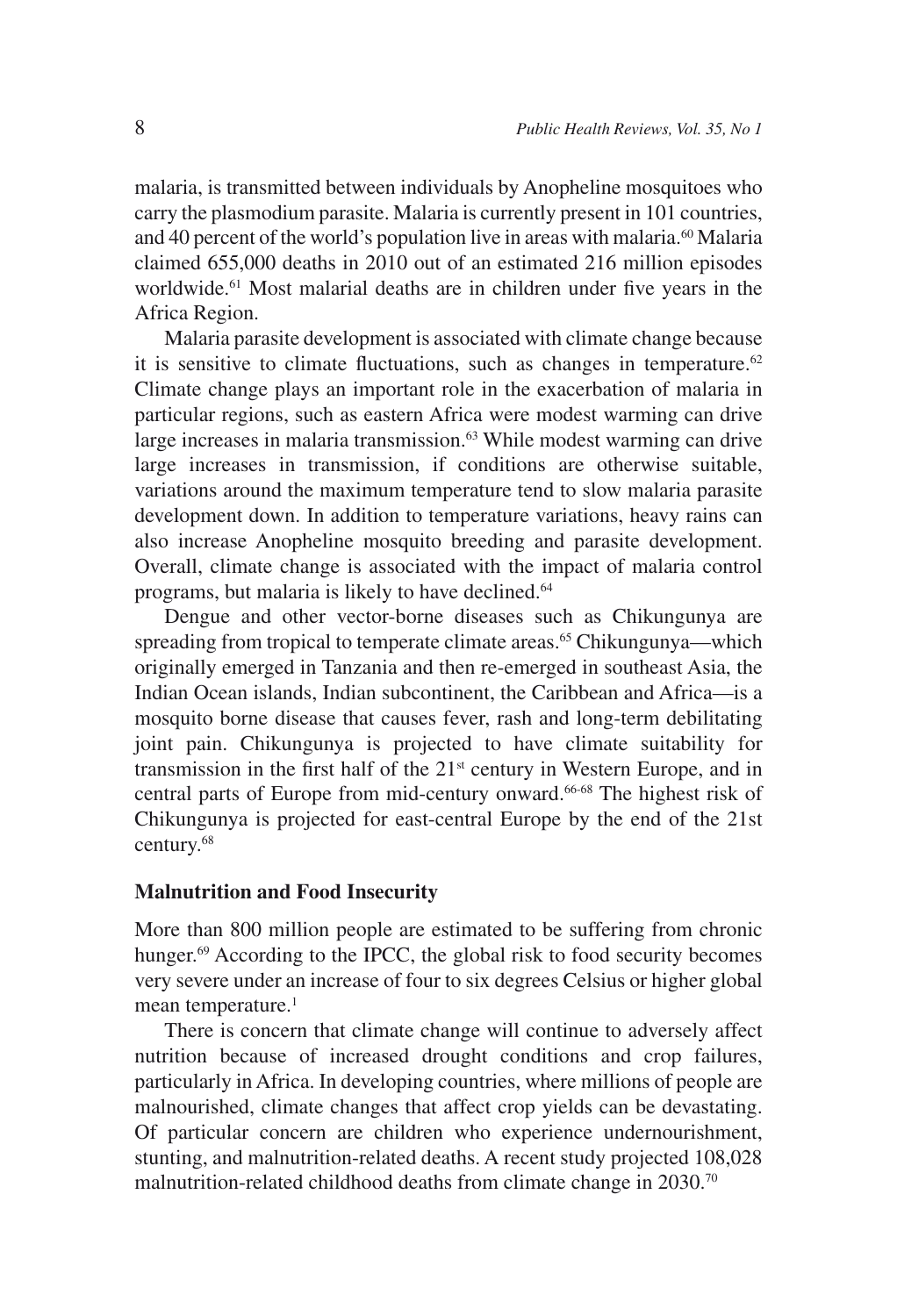Climate change effects on global agricultural productivity will vary regionally, with reductions especially in sub-Saharan Africa and south Asia.71 Estimates are that by the 2050s, climate change would increase the percentage at risk of hunger from a current 34 percent to a level of 64 to 72 percent, unadjusted for potential adaptive interventions. Nelson et al. (2009) found that by 2050 yields of staple crops would decline in developing countries and that child underweight would be approximately 20 percent higher, equivalent to approximately 25 million children being affected.<sup>72</sup> In Kenya, a country dependent on rain-fed agriculture, projected changes in temperature and precipitation are expected to compromise agriculture yields with subsequent increases in stunting of children.73

## **Mental Health**

Disasters such as tornadoes, floods, hurricanes, heat waves, and droughts can have significant adverse mental health impacts on people. Disasters can bring about or worsen anxiety, depression, aggression and other mental illnesses. For example, droughts can cause chronic psychological distress, a loss of hope, and an increased incidence of suicide.<sup>74,75</sup> Also, increases in temperatures can bring about self-harm, violence, increased accidents, and suicide,<sup>76-78</sup> all serious risks to public health. Both mitigation and adaptation strategies are necessary to decrease climate change impacts on mental health.

### *Vulnerable Populations*

Climate change adversely impacts human health. However, certain vulnerable populations are at highest risk. Vulnerable people include the elderly, children, pregnant women, individuals with predisposing health conditions, low-income groups, and women.<sup>79-84</sup> However, a recent study suggests that adverse climate events have not affected the health and wellbeing of women in Australia,<sup>85</sup> and that the vulnerability of men and women varies by region. Individuals who are physically active, outdoor workers, and indoor workers with minimal access to cooling systems while working are also vulnerable to the extreme heat of climate change.<sup>4</sup>

In addition to vulnerable people, there are also places that are particularly vulnerable to climate change impacts,<sup>86</sup> because location has an important influence on the potential for losses caused by climate change. $87$  These include:

- Areas or populations within or bordering regions with a high endemicity of climate-sensitive diseases, for example, regions in Africa with high prevalence of malaria;<sup>3</sup>
- Areas at risk from combined climate impacts relevant to health, for example, stress on food and water supplies or risk of coastal flooding;<sup>3</sup>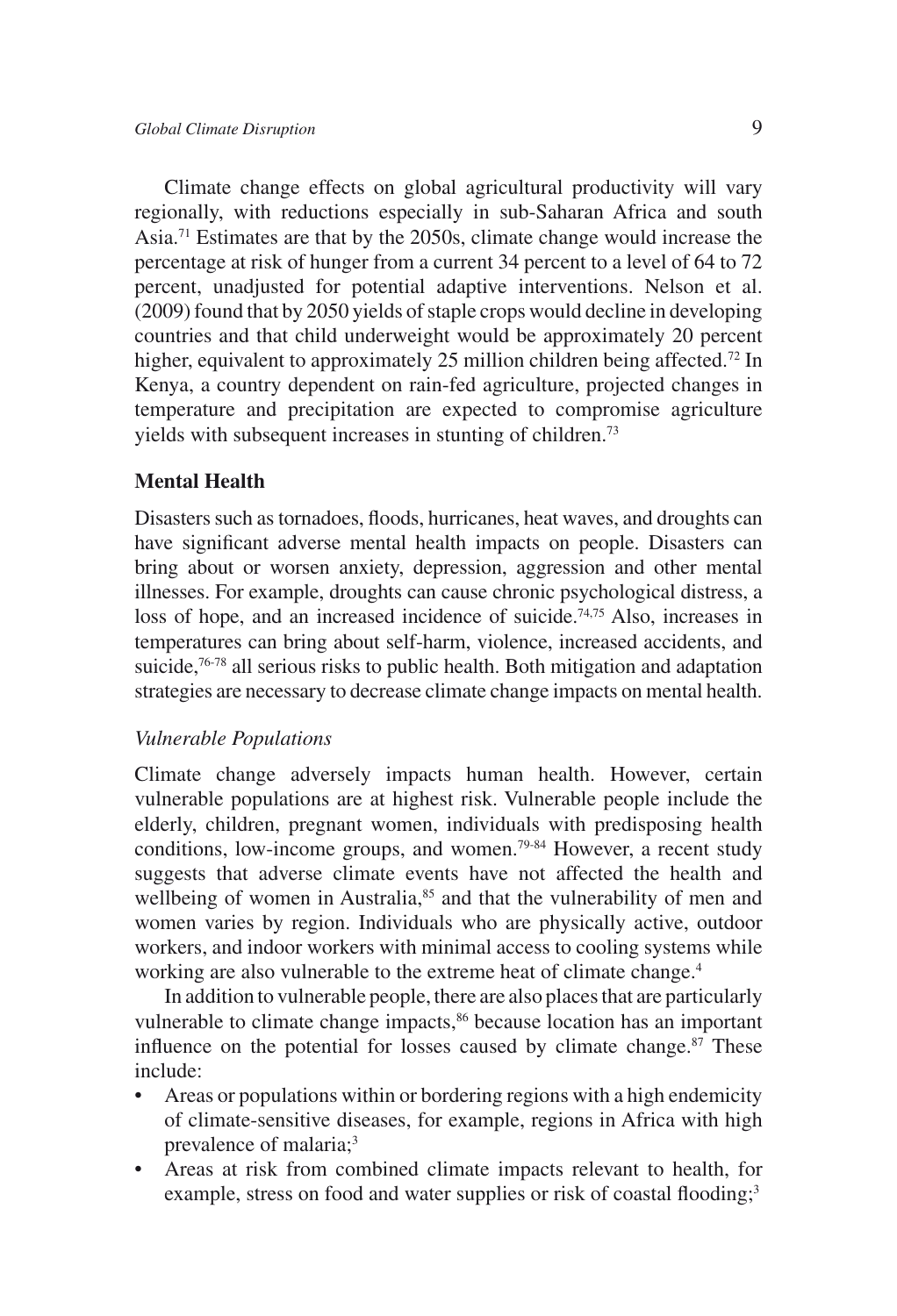- Inland cities at mid- and low latitudes, where present-day temperatures are frequently close to the tolerable maximum;<sup>6</sup>
- Areas with an observed association between epidemic disease and weather extremes, for example, El Niño-linked epidemics;<sup>3</sup> and
- Areas at risk from concurrent environmental or socioeconomic stresses, for example, local stresses from land-use practices or an impoverished or undeveloped health infrastructure with little capacity to adapt.<sup>3</sup>

Additionally, changes in seasonal river flows, increases in floods and droughts, decreased food security and biodiversity loss can increase as temperatures rise. For example, areas in Africa that are sensitive to droughts and surges in malaria, have poor health-infrastructures, low socioeconomic status, and are reliant on subsistence farming. This creates significant vulnerability to the impacts of a warming climate. Low-lying coastal regions, delta regions, and arid regions are also at special risk as the global climate warms.<sup>88</sup>

Another vulnerable group includes individuals in rural Australia. A severe drought in Australia has been linked to psychological distress and to food insecurity for those residing in rural and remote areas.<sup>89</sup> Psychological distress can lead to suicides, and food insecurity can lead to economic losses and malnourishment.

### **ETHICAL ASPECTS OF CLIMATE CHANGE AND HEALTH**

Climate change raises important ethical concerns in several ways. First, on a global scale, the nations with the highest prevalence of climate-sensitive diseases (e.g., malnutrition, diarrhea and vector-borne diseases) are the least responsible for carbon emissions that to date are causing today's climate change.90 Large populations of the global south have a very low per capita emission rates, although total emissions from developing nations are growing rapidly, and China surpassed the US in 2006. The US, with five percent of the global population, produces 25 percent of total annual greenhouse gas emissions. This discrepancy exemplifies the ethical implications posed by climate change on a global scale, shown graphically in the figure below. Poor populations in the developing world have little by way of industry, transportation, or intensive agriculture, they contribute only a fraction of the greenhouse gases per capita that the developed countries produce, and their capacity to protect themselves against the adverse consequences of what are mostly wealthy populations' greenhouse gases is quite limited. If developing nations do not choose development pathways that use more efficient energy technology than highly industrialized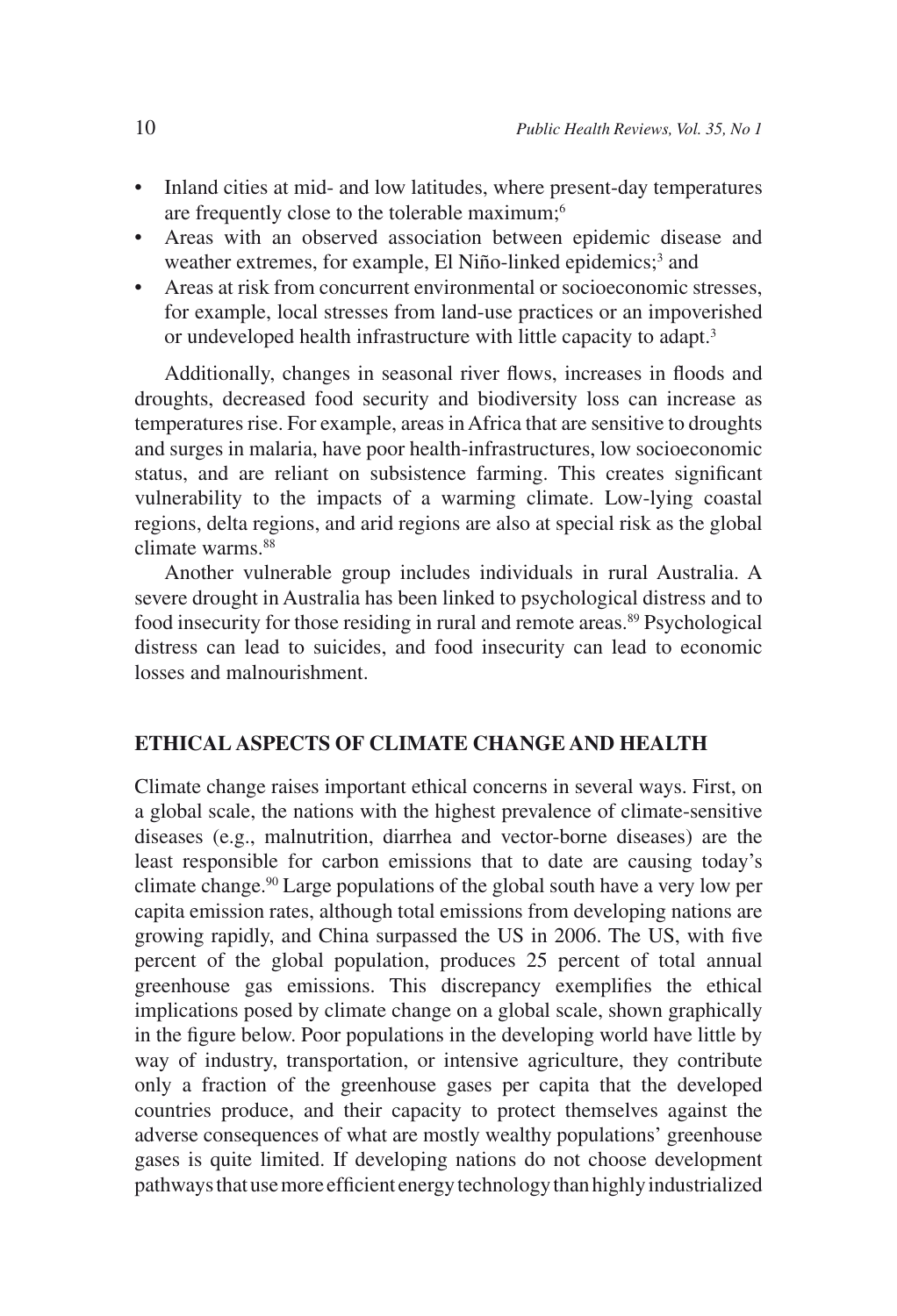countries have employed so far in its developmental history, global climate change trends will intensify.91 Intensifying trends of global climate change will impact poor populations, at the benefit of development. Arriving at a balance between development and mitigating climate change is imperative.



**Fig. 2.** The above cartogram shows two different maps revealing the growing ethical crisis of climate change. The top map of the globe shows conflations and deflations of geographical areas of the globe according to carbon dioxide emissions. For example, countries like the US are much larger than usual, and some countries like Africa are much smaller than their normal geographical size—revealing the discrepancy of varying carbon dioxide  $(CO_2)$  emissions globally. The lower map shows mortality in populations worldwide due to four climate-sensitive health effects (malaria, malnutrition, diarrhea, and inland flood-related fatalities). As shown, some nations that are least responsible for  $CO<sub>2</sub>$  emissions are not experiencing some of the greatest health impacts of climate change. Countries like Africa are disproportionally impacted by climate-sensitive health effects, whereas countries like the US have much less of an impact, hence the shrunken geographic size of the US in the lower geographical map.

**Source:** Patz JA, Gibbs HK, Foley JA, Rogers JV, Smith KR. Climate change and global health: quantifying a growing ethical crisis. Eco Health*.* 2007;4:397-405.90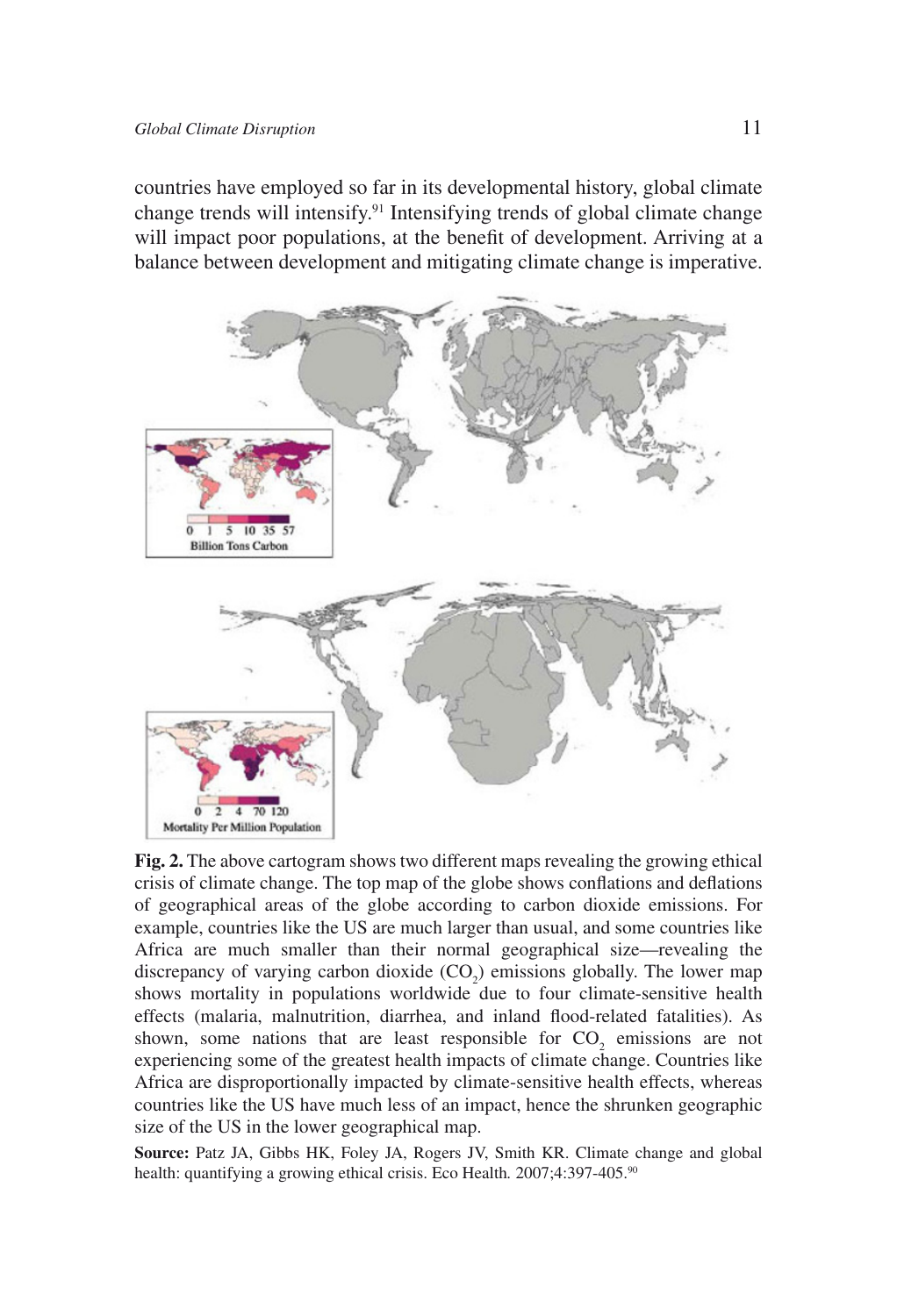This balance between the benefits of development and the costs of climate change among vulnerable populations and countries is also an issue intergenerationally. Greenhouse gases have long residence lifetimes in the atmosphere. Carbon dioxide can last in the atmosphere for hundreds of years, and hydrofluorocarbons can last in the atmosphere for thousands of years.1 This means that the impacts of climate change today are from emissions well into the past, and that emissions today will have an impact on future generations.

At present, the atmosphere is concentrated with 400 ppm  $CO$ , eq. $92$ Before the Industrial Revolution, during the 1700s to 1800s, the atmosphere contained 280 ppm.92 Science shows that exceeding 450 ppm will be disruptive for future generations.<sup>92</sup> Is it fair for future generations to be harmed by the impacts of climate change at the benefit of development when the current generation is aware of the harm our emissions will produce? Which countries and its people should have priority to the remaining 50 ppm if countries agree to stay within safe limits of greenhouse gas emissions? These are very important ethical questions that address the intergenerational issue of climate change.

Regarding the first question, notable climate economists, Nicholas Stern and William Nordhaus, have disputed one another on how much value we should place on the future costs of climate change. Nicholas Stern uses a 1.4 percent discount rate in his economic analyses of climate change, while William Nordhaus applies a 6 percent discount rate.<sup>93,94</sup> A six percent discount rate is more reflective of the actual market; how people are buying and selling for goods and services, their willingness to pay, their investments, savings, and spending. However, people's behavior in the market might not be reflective of people's willingness to pay to mitigate climate change. A six percent discount rate recommends to policymakers that the current generation spend less money on mitigating climate change, whereas a 1.4 percent discount rate recommends more spending on mitigating climate change. Ultimately, agreeing on how much money the current generation should be spending to mitigate climate change for the benefit of future people is a contentious ethical issue.

### **CO-BENEFITS OF MITIGATION**

One element missing from decisions on mitigation is that of "co-benefits" that is, immediate side-benefits that ensue from greenhouse mitigation actions targeted to reduce future climate change. Numerous health co-benefits are among those arising from a reduction in fossil fuel combustion.<sup>95-99</sup> There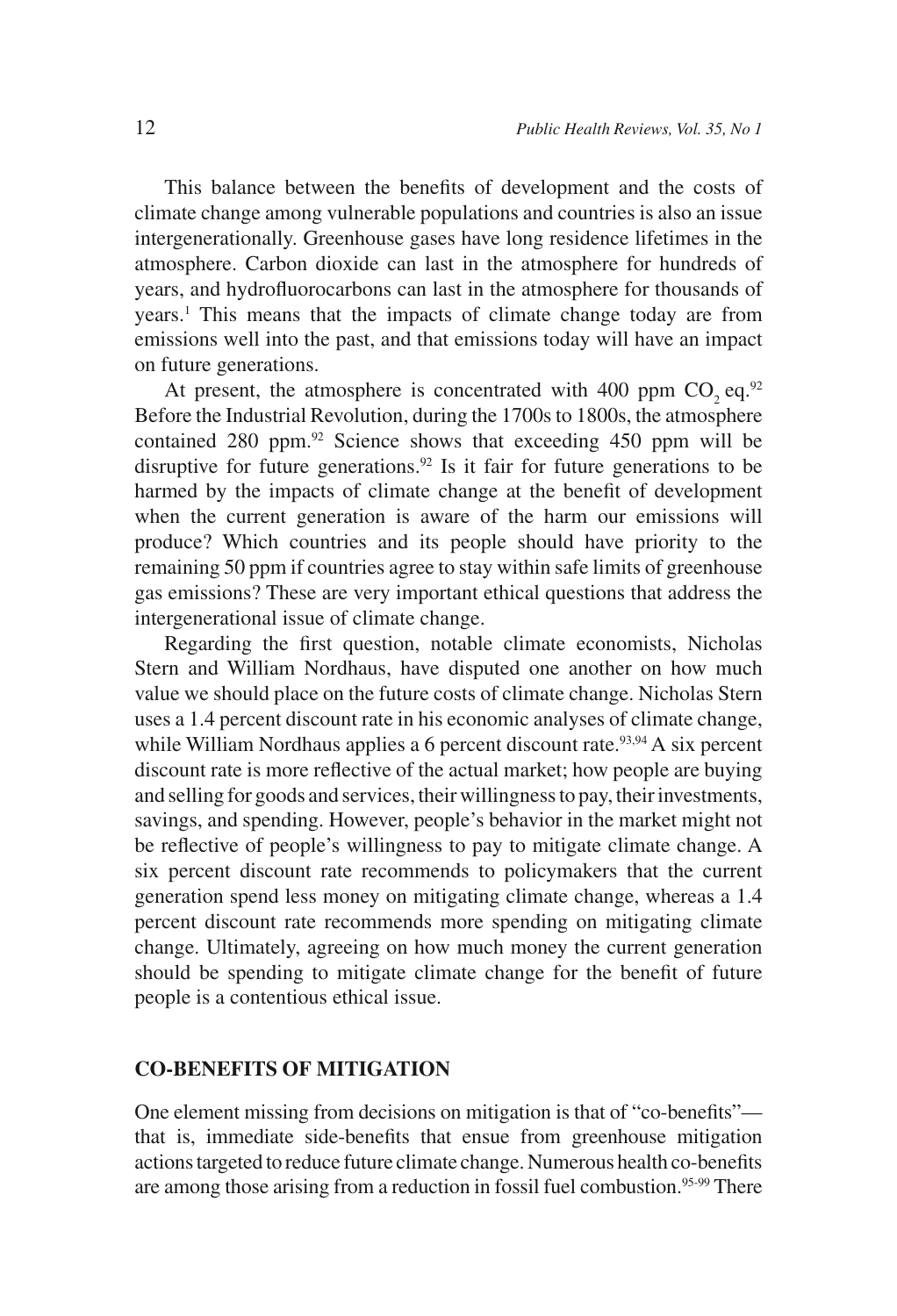are different types of co-benefits that mitigation efforts can achieve. $97,100$  One way co-benefits of mitigation can be achieved is through policies and technologies that result in more efficient energy production and reduced energy demand. Sustainable energy sources such as wind and solar energy do not contribute to greenhouse gas emissions.

Health is improved when emissions are decreased, such as  $PM_{2.5}$ (discussed above), which are harmful mainly to urban populations, and also to rural populations using biomass for cooking.101 Also, less fossil fuelintensive development can offer the benefit of reducing food- and waterborne related morbidity, for example, by 16 to 28 percent under lowest emissions trajectory.<sup>102</sup> This is because fossil fuel-intensive development contributes to climate change, which increases temperatures, rainfall, flooding and humidity. As discussed above, increasing temperatures and rainfall coupled with humidity, for example, can increase diarrheal incidence and diarrhea morbidity.52,103 Increases in temperature can increase the replication and survival of diarrhea-causing bacteria, protozoa, and foodborne microorganisms.104 Thus, decreasing fossil fuel use in development, can reduce food- and water-borne related morbidity.

Transportation policies that rely on walking, bicycling, mass transit, and fuel-efficient automobiles result in less greenhouse gas emissions than are currently produced by increased reliance on fuel-inefficient automobiles or vehicles without internal combustion engines for most transportation. Increasing green-spaces in cities can increase cool spaces (i.e., shaded areas) and social connectivity.105 Increasing availability for "active transport" (via walking or bicycling) in cities is both beneficial for health and contributes to the reduction of greenhouse gas emissions. Urban design strategies can reduce emissions, while at the same time benefit health by reducing obesity, cardiovascular disease diabetes, and mental health through increased physical activity. For example, one study from the US showed that cities with the highest rates of commuting by bike or by walking have obesity and diabetes rates 20 and 23 percent lower, respectively, than cities with the lowest rates of active commuting.<sup>106</sup> According to a study by Grabow et al. (2011) adopting a greener transportation system of more biking and walking, and less automobile trips, in the upper Midwest of the US alone, could save 1,300 lives and \$8 billion in avoided mortality and health costs per year from improving air quality and physical fitness.<sup>107</sup>

Shindell et al. (2012) addressed the tropospheric ozone and black carbon (BC) contribution to both degraded air quality and global warming.<sup>99</sup> The authors identified 14 best interventions targeting methane and BC emissions that reduce projected global mean warming approximately 0.5 degrees Celsius by 2050. The resulting "co-benefit" was the avoidance of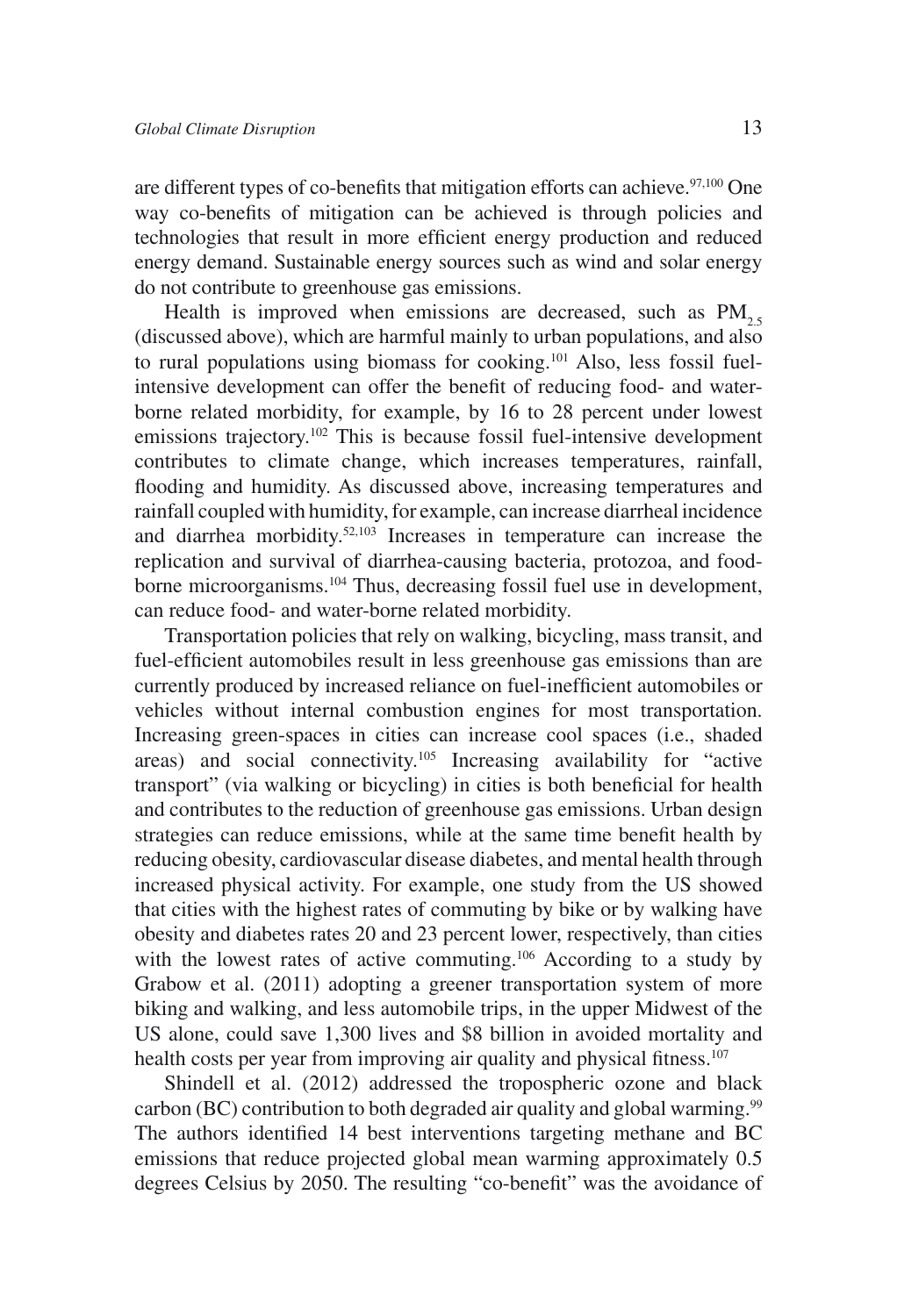0.7 to 4.7 million annual premature deaths from outdoor air pollution and increased annual crop yields by 30 to 135 million metric tons due to ozone reductions in 2030 and beyond (see figure below). The valuation was dominated by health effects from reduced BC in the air. While this study was global in nature, the findings apply to any location with coal-fired power plants, the most substantial contributor to black carbon particulates.

Another contributor to resource consumption and emissions of greenhouse gases is population growth. A recent study found that  $CO<sub>2</sub>$ emissions could be lowered by 30 percent in 2100 if access to contraception was provided to women expressing a need for it.<sup>19</sup> Access to reproductive health services could slow population growth and thus resource consumption and emissions, and improve maternal and child health. Access to reproductive health services and family planning saves women's lives by reducing maternal mortality in the highest risk age groups (youngest and oldest women)<sup>108</sup> and by reducing the total number of births in these highrisk groups.109

Co-benefits of mitigation are especially attractive, cost-effective, and politically feasible. However, in planning solutions such as sustainable communities or family planning services, it is essential that affected communities be involved. Poor communities and communities of color bear a disproportionate burden from many environmental health threats. These groups must be included in planning equitable solutions to avoid the potential for widening the already large gap in the access to health services and healthy, desirable neighborhoods. New health services and communities must be designed with cultural sensitivity and diversity in mind so that all people can be afforded a realistic chance to new health opportunities, and so that environmental justice issues are considered at every level.

### **ADAPTATION**

Adaptation (or preparedness) refers to efforts to reduce the public health impact of climate change, that based on the inertia of our global climate system, will inevitably be required regardless of the extent of greenhouse gas mitigation efforts. Many of today's current challenges, such as deaths from heat waves, floods, and air pollution will be exacerbated by climate change due to past emissions. It is important that populations are prepared for more extreme adverse weather events, but at the same time, adaptation efforts must not supplant parallel strategies for mitigation targeting the root cause of climate change.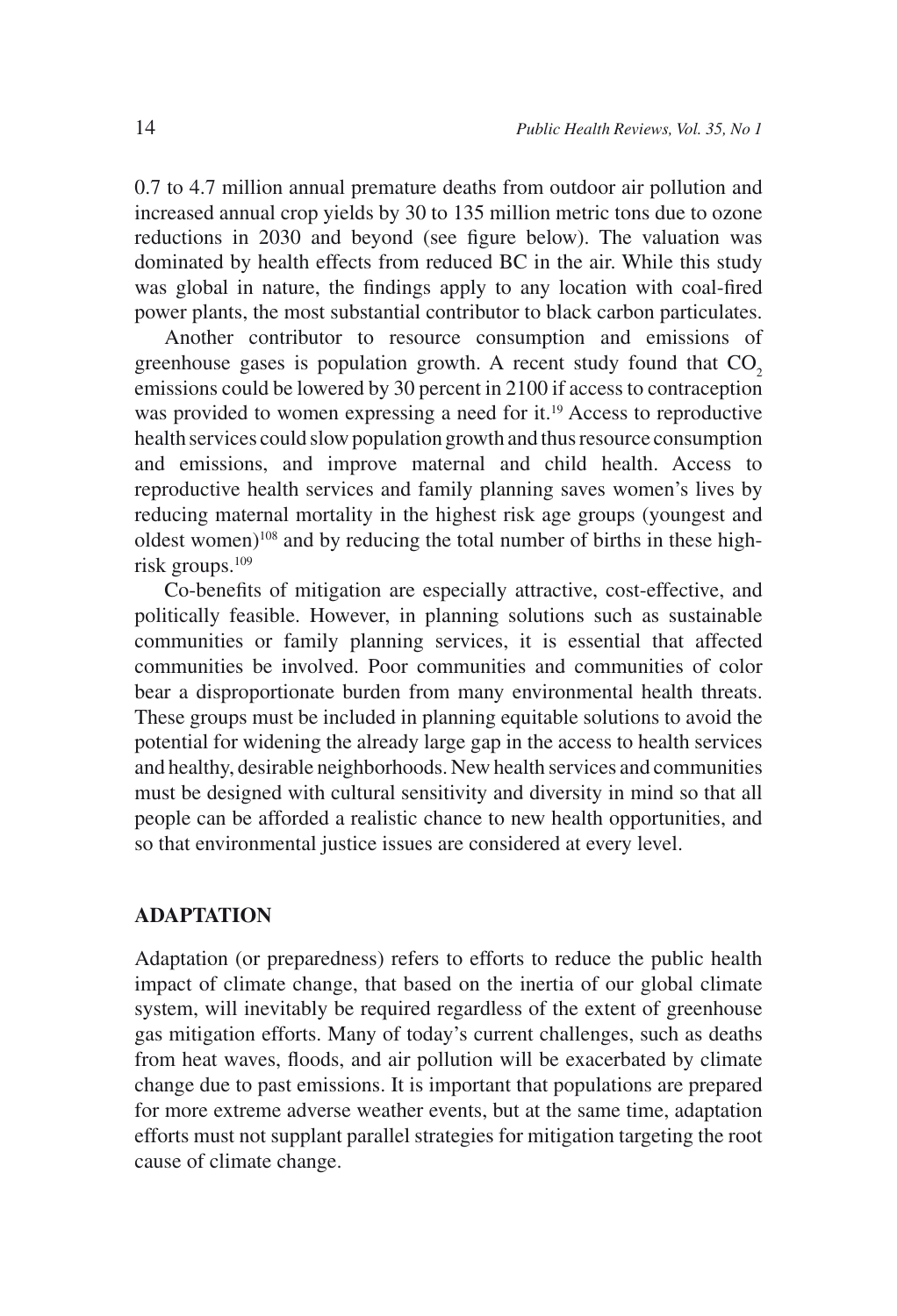Examples of adaptation measures include: the construction of seawalls, genetically modified crops that will better withstand heat and droughts, and migration of island people from their homes. Adaptation can build from analyses of the strengths and weaknesses of current prevention efforts, and a rethinking of potential thresholds that may change in the future (e.g., expected change in the volume of storm water runoff, or the frequency of heat waves).<sup>3</sup> This analysis and rethinking requires focusing on improvements in basic public health functions, such as enhancing disease surveillance, monitoring risky exposures, and managing communication between health and other sectors to address changes in disease incidence and geographic range. $110$ 

There are particular climate change health impacts that are susceptible to adaptation. These include some infectious diseases, health impacts from extreme weather events, and impacts from rising sea levels. When basic public health and health care services are improved, these services are better equipped to detect and prevent disease outbreaks, and to respond to life threatening extreme weather events. For example, early warning systems that detect heat waves can forecast weather conditions and predict possible health outcomes, while activating effective and timely response plans.<sup>111</sup>

On the other hand, mental health-related illnesses are less likely to improve from adaptation planning. For example, if a group of people that migrate from their home are physically benefited by this migration, they may still suffer from anxiety, depression and other mental illnesses due to displacement. Migration as an adaptation strategy can have deleterious effects on health, in addition to mental illness.<sup>112,113</sup> For example, within the Pacific region, there has been migration from outer islands to urban areas. Some migrants have been infected with disease from crowding, with lack of adequate water supplies, waste disposal and poor housing.115 These people suffer from higher blood pressure and an increase in cigarette smoking. Where large numbers of people are forced to migrate simultaneously, there could be considerable cultural, social, economic and health implications for receiving communities, particularly where these peoples may be distressed.114

When policymakers and public health professionals are considering which adaptation efforts to make, it is important to weigh the potential benefits and risks. Some adaptation efforts may have unintended repercussions to the environment and human health, while others can achieve protection from climate change threats without significant side effects.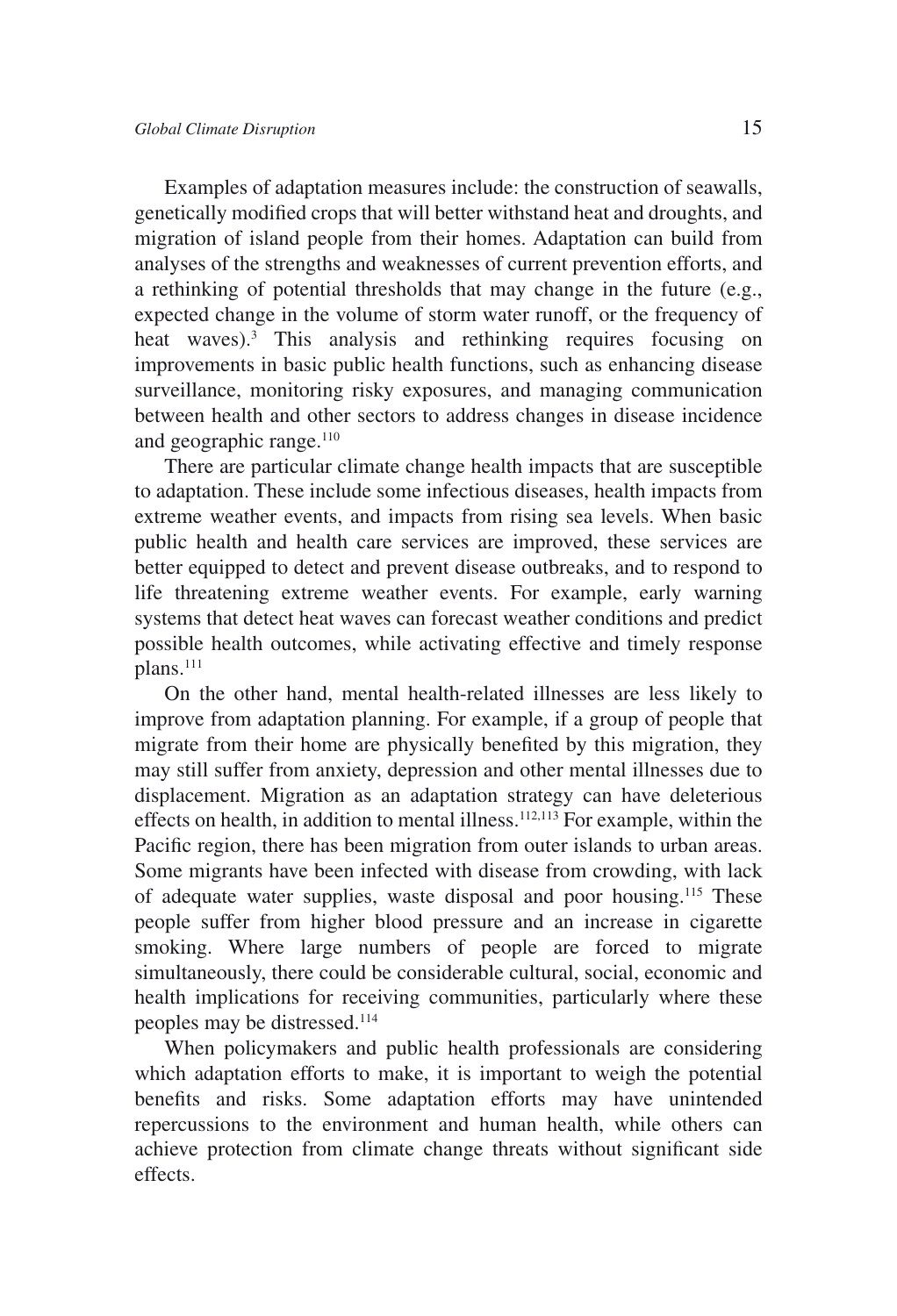## **CONCLUSION**

The health impacts of climate change are serious especially for vulnerable population groups and nations. Mitigation strategies that will reduce greenhouse gas emissions are essential for a reduction in climate change impacts and for many other benefits for human health and the environment. Given the current and future impacts from climate change due to greenhouse gas emissions and their long atmospheric residence time, some adaptation is critical for climate policy strategies. Global policies to reduce the key factors in global climate change are a vital moral duty to protect the current and future generations. Such protection requires mitigating the dangers of climate change as much as possible and aiding those who will be most harmed. This coupled with more immediately realized co-benefits of improved air quality and opportunities for physical fitness, there is a very strong rationale to create a low-carbon economy as soon as possible.

**Conflicts of Interest:** None declared.

#### **REFERENCES**

- 1. Climate Change 2013 The Physical Science Basis: Working Group I Contribution to the Fifth Assessment Report of the Intergovernmental Panel on Climate Change. New York (NY): Cambridge University Press; 2014. Available from URL: http://www.climatechange2013.org/images/report/WG1AR5\_Front matter\_FINAL.pdf (Accessed 9 July 2014).
- 2. Haines AP, Patz, JA. Health effect of climate change. American Medical Association. JAMA. 2004;291:99-103.
- 3. Patz JA. Climate change. In: Frumkin H, (editor). Environmental Health: From Global to Local. (2nd Edition). San Francisco (CA): John Wiley & Sons Inc; 2010.
- 4. Hanna EG, Kjellstrom T, Bennett C, Dear K. Climate change and rising heat: population health implications for working people in Australia. Asia Pac J Public Health. 2011;23:S14-26.
- 5. Maloney S, Forbes C. What effect will a few degrees of climate change have on human heat balance? Implications for human activity. Int J Biometeorol. 2011;55:147-60.
- 6. Kjellstrom TB, Lemke, Otto M. Mapping occupational heat exposure and effects in South-East Asia: ongoing time trends 1980-2009 and future estimates to 2050. Ind Health. 2013;51:56-67.
- 7. Kjellstrom TI, Holmer, Lemke B. Workplace heat stress, health and productivity - an increasing challenge for low and middle-income countries during climate change. Glob Health Action. 2009;2.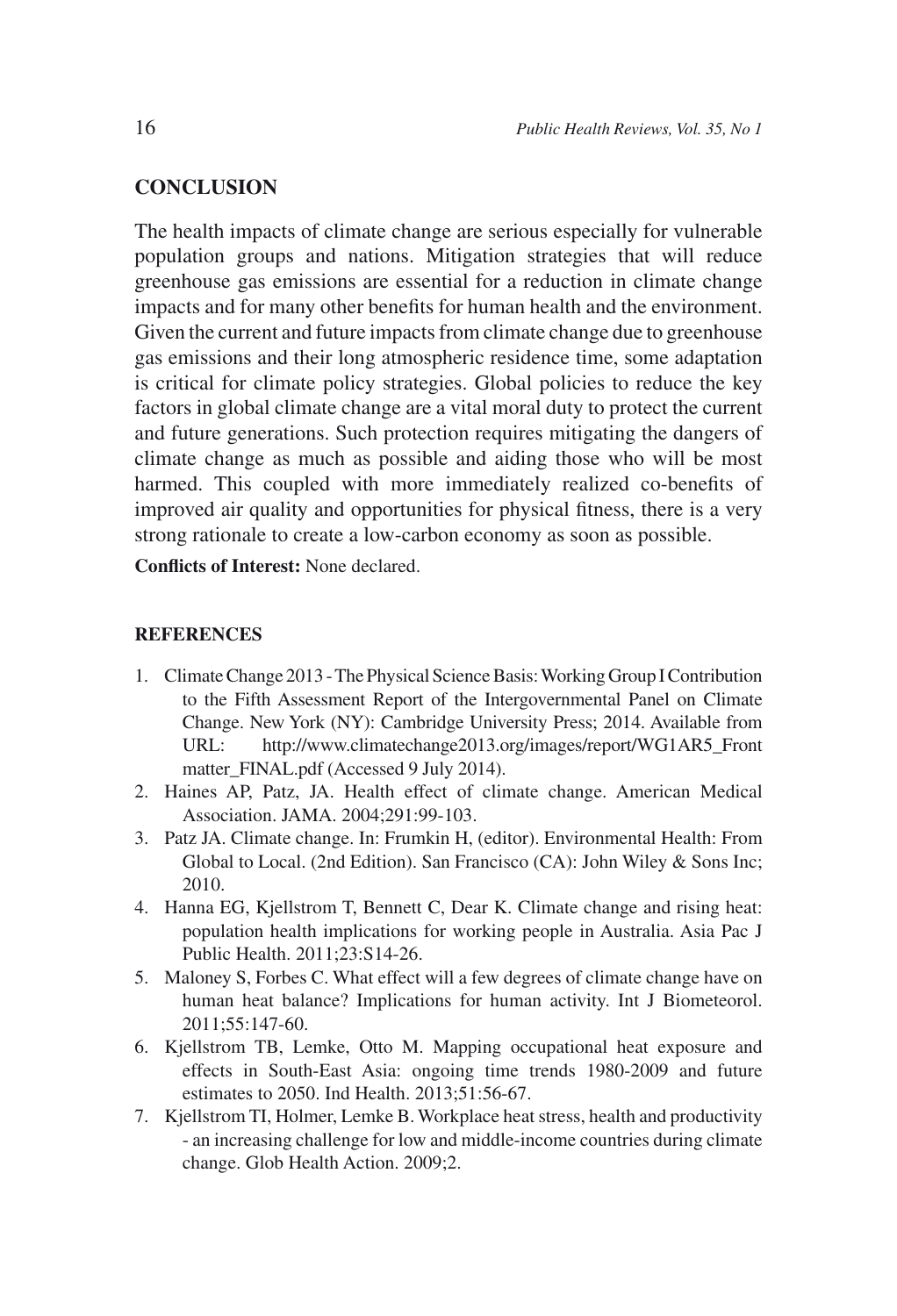- 8. Centers for Disease Control and Prevention. Heat-related deaths after an extreme heat event — four states, 2012, and United States, 1999–2009. MMWR Wkly. 2013;62:433-6.
- 9. Anderson GB, Bell ML. Heat waves in the United States: mortality risk during heat waves and effect modification by heat wave characteristics in 43 U.S. communities. Environ Health Perspect. 2011;119:210-8.
- 10. Rocklov JK, Ebi K, Forsberg B. Mortality related to temperature and persistent extreme temperatures: a study of cause-specific and age-stratified mortality. Occup Environ Med. 201;68:531-6.
- 11. Semenza JC, Rubin CH, Falter KH, Selanikio JD, Flanders WD, et al. Heatrelated deaths during the July 1995 heat wave in Chicago. N Engl J Med. 1996;335:84-90.
- 12. Robine JM, Cheung SL, LeRoy S, Van Oyen H, Herrman FR. Report on excess mortality in Europe during summer 2003. EU Community Action Programme for Public Health, Grant Agreement 2005. February 2007.
- 13. Brucker G. Vulnerable populations: Lessons learnt from the summer 2003 heat waves in Europe. Eurosurveillance. 2005;10:146.
- 14. Kosatsky T. The 2003 European Heat Waves. Eurosurveillance. 2005;10:147.
- 15. Hayhoe K, Sheridan S, Kalkstein L, Greene S. Climate change, health waves, and mortality projections. J Great Lakes Research. 2010;36:65-73.
- 16. Peng, RD, Bobb JF, Tebaldi C, McDaniel L, Bell ML, Dominici F. Toward a quantitative estimate of future heat wave mortality under global climate change. Environ Health Perspect. 2011;119:701-6.
- 17. Li B, Sain S, Mearns L, Anderson H, Kovats S, et al. The impact of extreme heat on morbidity in Milwaukee, Wisconsin. Climatic Change. 2012;110:959-76.
- 18. Hajat S, O'Connor M, Kostasky T. Health effects of hot weather: from awareness of risk factors to effective health protection. Lancet. 2010;375:856-63.
- 19. O'Neill MS, Jackman DK, Wyman M, Manarolla X, Gronlund CJ, et al. US local action on heat and health: are we prepared for climate change? Int J Public Health. 2010;55:105-12.
- 20. International Federation of Red Cross Red Crescent Societies. World disaster report 1998. New York (NY): Oxford University Press; 1998.
- 21. Intergovernmental Panel on Climate Change (IPCC). Fourth Assessment Report: Climate Change 2007 (AR4). Working Group II Report. Impacts, adaptation and vulnerability. New York (NY): Cambridge University Press; 2007.
- 22. Guha-Sapir D, Vos F, Below R. Annual disaster statistical review 2010 The numbers and trends. Brussels: Center for Research on the Epidemiology of Disasters; 2011(1-50).
- 23. Dar OA, Khan MS, Murray V. Conducting rapid health needs assessments in the cluster era: experience from the Pakistan flood. Prehosp Disaster Med. 2011;03:212-6.
- 24. The World Bank. Disaster risk management programs for priority countries 2nd edition. Washington (DC): World Bank; 2011.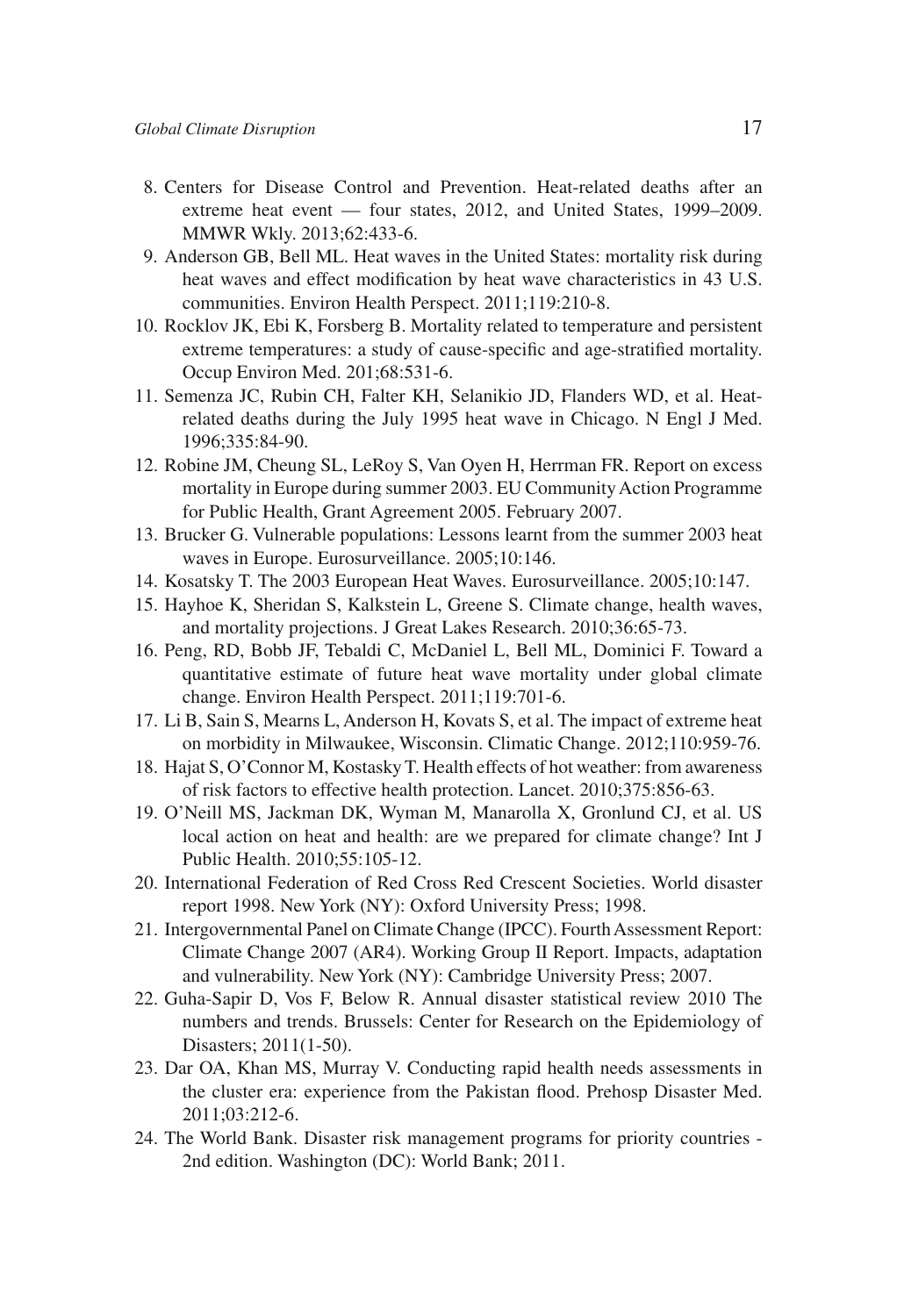- 25. United Nations International Strategy for Disaster Reduction (UNISDR) and The World Bank. Disaster risk management programs for priority countries: summary. Washington, (DC): Global Facility for Disaster Reduction and Recovery; 2008.
- 26. Arnall A, Thomas D, Twyman C, Liverman D. Flooding, resettlement, and change in livelihoods: evidence from rural Mozambique. Disasters. 2013;37: 468-88.
- 27. Brouwer R, Nhassengo J. About bridges and bonds: community responses to the 2000 floods in Mabalane Mozambique district. Disasters. 2006;30:234-55.
- 28. Powell T. Hanfling D, Gostin LO. Emergency preparedness and public health: the lessons of hurricane Sandy. JAMA. 2012;308:2569.
- 29. Kunkel KE, Easterline DR, Redmond K, Hubbard K. Temporal variations of extreme precipitation events in the United States: 1895-2000. Geophys Res Lett. 2003;30.
- 30. Trenberth K. Uncertainty in hurricanes and global warming. Science. 2005;308: 1753-4.
- 31. National Oceanic and Atmospheric Administration. (NOAA). Sea surface temperatures reach highest level in 150 years on Northeast Continental Shelf. NOAA Northeast Fisheries Science Center. Advisory 2013-No. 1, 25 April 2013, SS13.04.
- 32. Gray, WM. Hurricanes: Their formation, structure and likely role in the tropical circulation. In: Shaw DB, (editor). Meteorology over the Tropical Oceans. London: Royal Meteorology Society; 1979.
- 33. Goldenberg SB, Landsea CW, Mestas-Nuñez AM, Gray WM. The recent increase in Atlantic hurricane activity: causes and implications. Science. 2001;293:474-9.
- 34. Bender MA, Knutson TR, Tuleya RE, Sirutis JJ, Vecchi GA, et al. Modeled impact of anthropogenic warming on the frequency of intense Atlantic hurricanes. Science. 2010;327:454-8.
- 35. Webster PJ, Holland GJ, Curry JA, Chang HR. Changes in tropical cyclone number, duration, and intensity in a warming environment. Science. 2005; 309:1844-6.
- 36. Emanuel K, Sundararajan R, Williams J. Hurricanes and global warming: results from downscaling IPCC AR4 simulations. Bull Amer Meteor Soc. 2008;89:347-67.
- 37. Handmer JY, Honda ZW, Kundzewicz N, Arnell G, Benito J, et al. Changes in impacts of climate extremes: human systems and ecosystems. In: Field CB, et al. (editors). Managing the Risks of Extreme Events and Disasters to Advance Climate Change Adaptation. A Special Report of Working Groups I and II of the Intergovernmental Panel on Climate Change. New York (NY): Cambridge University Press; 2012. p.231-90.
- 38. Finlay SE, Moffat A, Gazzard R, Baker D, Murray V. Health impacts of wildfires. PLoS Curr. 2012;4:e4f959951cce2c.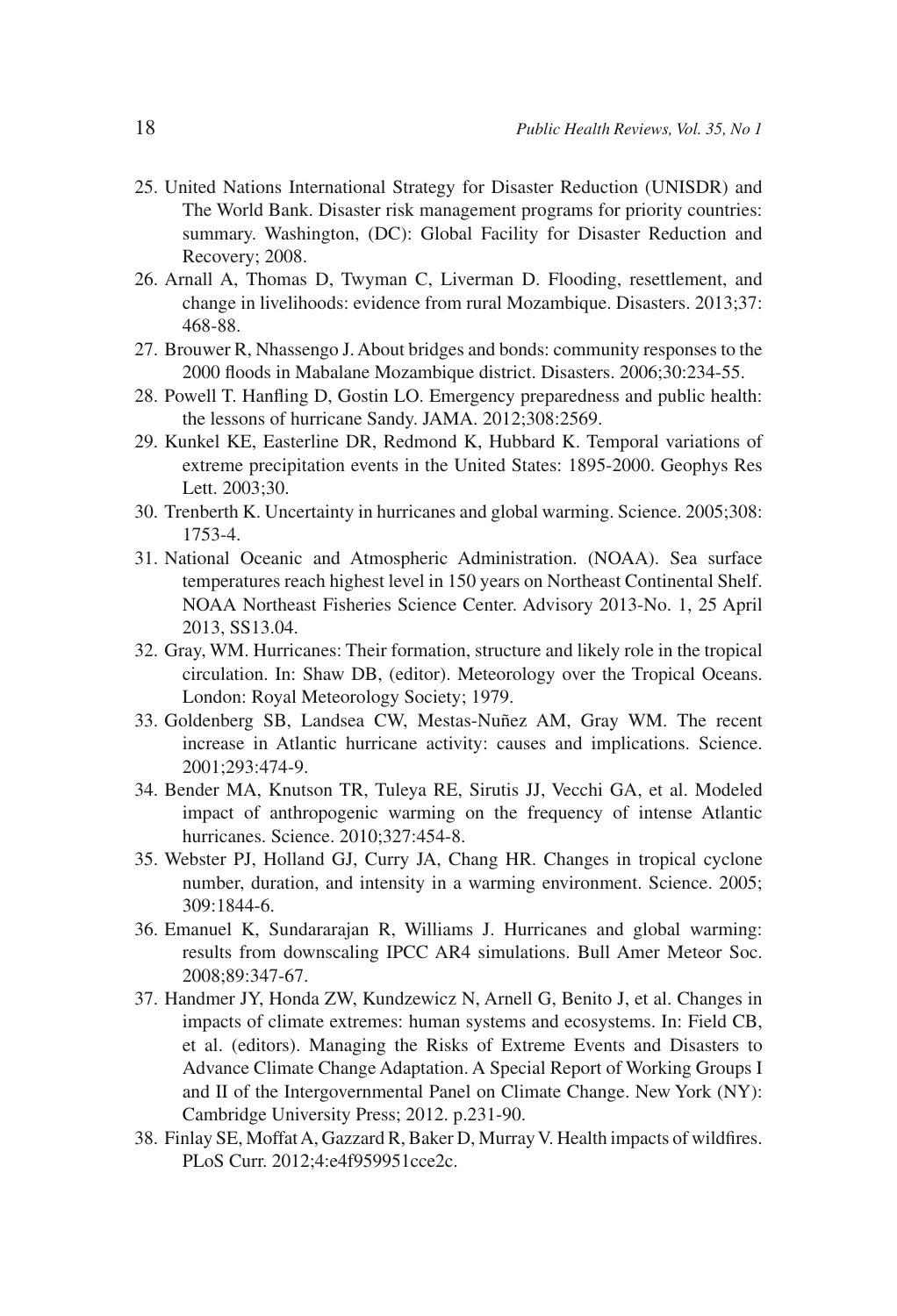- 39. Johnston FH, Henderson SB, Chen Y, Randerson JT, Marlier M, et al. Estimated global mortality attributable to smoke from landscape fires. Environ Health Perspect. 2012;120:695-701.
- 40. Patz JA, Hahn MB. Climate change and human health: A one health approach. Curr Top Microbiol Immunol. 2013;366:141-71.
- 41. Bangs MJ, Larasati RP, Corwin AL, Wuryadi S. Climatic factors associated with epidemic dengue in Palembang, Indonesia: implications of short-term meteorological events on virus transmission. Southeast Asian J Trop Med Public Health. 2006;37:1103-16.
- 42. Bi P, Zhang Y, Parton KA. Weather variables and Japanese encephalitis in the metropolitan area of Jinan city, China. J Infect. 2007;55:551-6.
- 43. Halide H, Ridd P. A predictive model for Dengue hemorrhagic fever epidemics. Int J Environ Health Res. 2008;18:253-65.
- 44. Wu PC, Lay JG, Guo HR, Lin CY, Lung SC, Su HJ. Higher temperature and urbanization affect the spatial patterns of dengue fever transmission in subtropical Taiwan. Sci Total Environ. 2009;407:2224-33.
- 45. Curriero FC, Patz JA, Rose JB, Lele S. The Association between extreme precipitation and waterborne disease outbreaks in the United States, 1948– 1994. Am J Public Health. 2001;91:1194-9.
- 46. MacKenzie WR, Hoxie NJ, Proctor ME, Gradus MS, Blair KA, et al. A massive outbreak in Milwaukee of cryptosporidium infection transmitted through the public water supply. New Engl J Med. 1994;331:161-7.
- 47. Hrudey SE, Payment P, Huck PM, Gillham RW, Hrudey EJ. A fatal waterborne disease epidemic in Walkerton, Ontario: comparison with other waterborne outbreaks in the developed world. Water Sci Technol. 2003;47:7-14.
- 48. Lipp EK, Kurz R, Vincent R, Rodriguez-Palacios C, Farrah SR, Rose JB. The effects of seasonal variability and weather on microbial fecal pollution and enteric pathogens in a subtropical estuary. Estuaries. 2001;24:266-76.
- 49. Thomas KM, Charron DF, Waltner-Toews D, Schuster C, Maarouf AR, Holt JD. A role of high impact weather events in waterborne disease outbreaks in Canada, 1975 - 2001. Int J Environ Health Res.2006;16:167-80.
- 50. Patz JA, Vavrus SJ, Uejio CK, McLellan SL. Climate change and waterborne disease risk in the Great Lakes region of the U.S. Am J Preventive Med. 2008;35:451-8.
- 51. Vavrus S, Van Dorn J. Projected future temperature and precipitation extremes in Chicago. J. Great Lakes Res. 2010;36:1-6.
- 52. Paerl HW, Paul VJ. Climate change: links to global expansion of harmful cyanobacteria. Water Res. 2012;46:1349-63.
- 53. Checkley W, Epstein LD, Gilman RH, Figueroa D, Cama RI, et al. Effect of El Niño and ambient temperature on hospital admissions for diarrhoeal diseases in Peruvian children. Lancet. 2000;355:442-50.
- 54. Kolstad EW, Johansson KA. Uncertainties associated with quantifying climate change impacts on human health: A case study for diarrhea. Environ Health Perspect. 2011;119:299-305.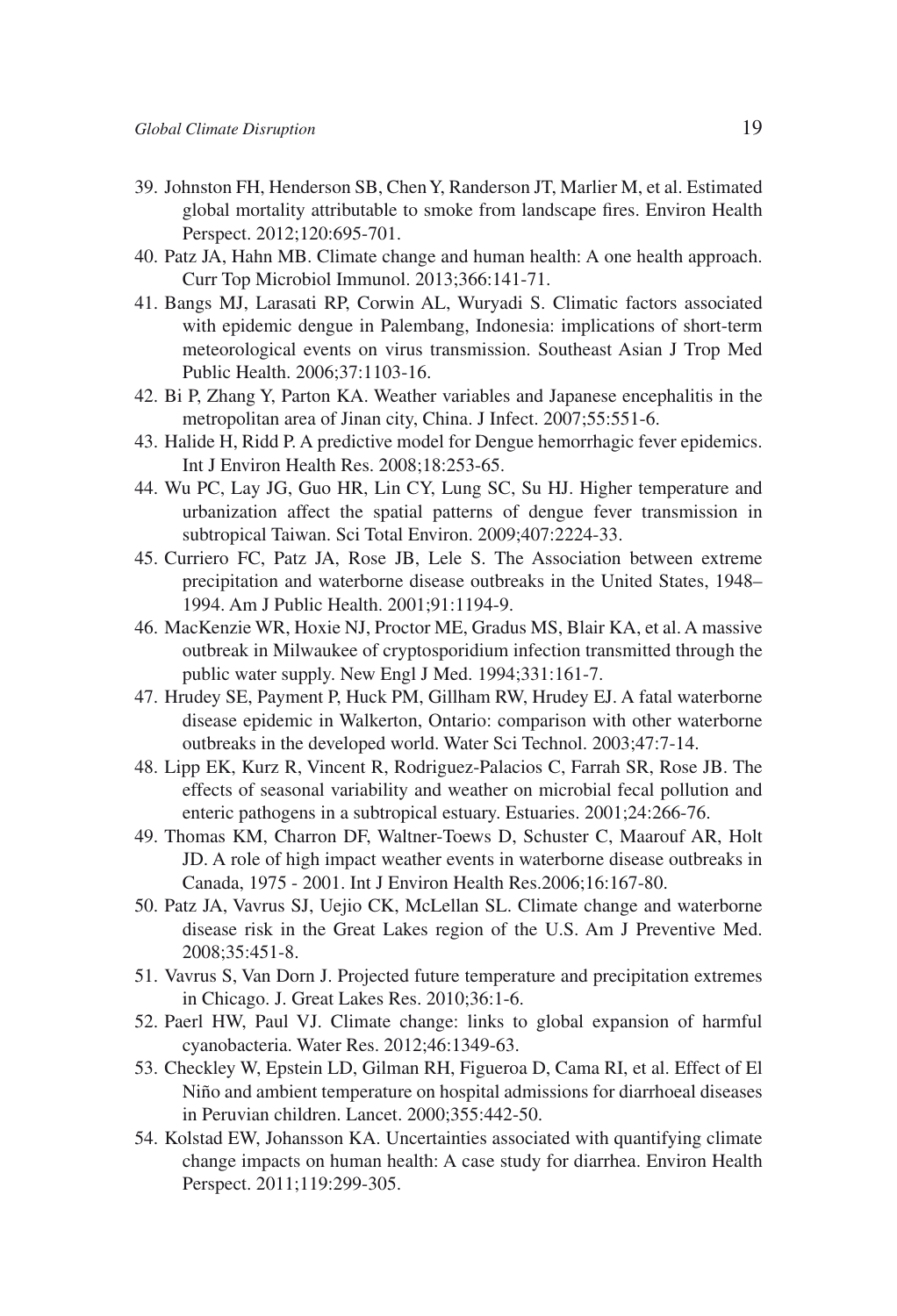- 55. Zhang Y, Bi P, Hiller JE, Sun Y, Ryan P. Climate variations and bacillary dysentery in northern and southern cities of China. J Infect. 2007;55:194-200.
- 56. Bentham G, Langford IH. Environmental temperatures and the incidence of food poisoning in England and Wales. Int J Biometeorol. 2001;45:22-6.
- 57. Lake IR, Gillespie IA, Bentham G, Nichols GL, Lane C, et al. A re-evaluation of the impact of temperature and climate change on foodborne illness. Epidemiol Infect. 2009;137:1538-47.
- 58. D'Souza RM, Becker NG, Hall G, Moodie KB. Does ambient temperature affect foodborne disease? Epidemiology. 2004;15:86-92.
- 59. Kovats RS, Edwards SJ, Hajat S, Armstrong BG, Ebi KL, Menne B. The effect of temperature on food poisoning: a time-series analysis of salmonellosis in ten European countries. Epidemiol Infect. 2004;132:443-53.
- 60. Greenwood B, Mutabingwa T. Malaria in 2002. Nature. 2002;415:670-2.
- 61. World Health Organization. World Malaria Report 2011 Summary and Key Points. 2011. Available from URL: http://www.who.int/malaria/world\_malaria\_ report\_2011/wmr2011\_summary\_keypoints.pdf (Accessed 9 July 2014).
- 62. Paaijmans, KP, Blanford S, Bell AS, Blanford JI, Read AF, Thomas MB. Influence of climate on malaria transmission depends on daily temperature variation. Proc Natl Acad Sci. 2010;107:15135-9.
- 63. Alonso D, MJ Bouma, Pascual M. Epidemic malaria and warmer temperatures in recent decades in an East African highland. Proc Biol Sci. 2011;278:1661-9.
- 64. Gething PW, Smith DL, Patil AP, Tatem AJ, Snow RW, Hay SI. Climate change and the global malaria recession. Nature. 2010;465:342-5.
- 65. Schlipkoter U, Flahault A. Communicable diseases: achievements and challenges for public health. Public Health Rev. 2010;32:90-119.
- 66. Pialoux G, Gauzere BA, Jaureguiberry S, Strobel M. Chikungunya, an epidemic arbovirosis. Lancet Infect Dis. 2007;7:319-27.
- 67. Burt FJ, Rolpf MS, Rulli NF, Mahalingam S, Heise MT. Chikungunya: a reemerging virus. Lancet. 2012;379:662-71.
- 68. Fischer D, Thomas SM, Suk JE, Sudre B, Hess A, et al. Climate change effects on Chikungunya transmission in Europe: geospatial analysis of vector's climatic suitability and virus' temperature requirements. Int J Health Geog. 2013;12(51).
- 69. Food and Agriculture Organization, , IFAD and WFP. The state of food insecurity in the world 2013: The multiple dimensions of food security. Rome: FAO; 2013.
- 70. Lloyd SJ, Kovats RS, Chalabi Z. Climate change, crop yields, and malnutrition: development of a model to quantify the impact of climate scenarios on child malnutrition. Environ Health Perspect. 2011;119:1817-23.
- 71. Battisti DS, Naylor RL. Historical warnings of future food insecurity with unprecedented seasonal heat. Science. 2009;323:240-4.
- 72. Nelson GC, Rosegrant MW, Koo J, Robertson R, Sulser T, et al. Climate change: impact on agriculture and costs of adaptation. Updated 2009. Washington, (DC): International Food Policy Research Institute; 2009.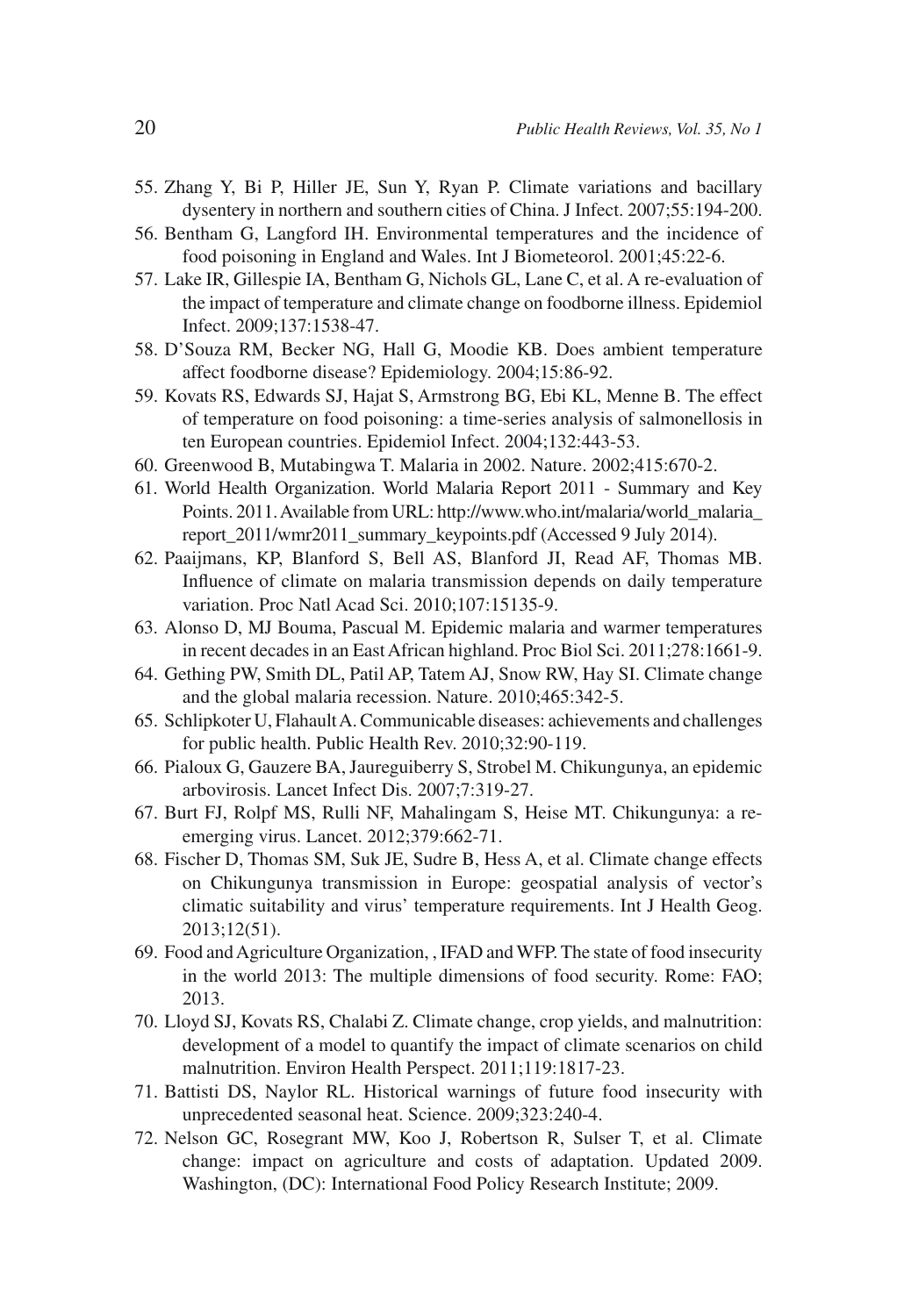- 73. Grace K, Davenport K, Funk C, Lerner AM. Child malnutrition and climate in Sub-Saharan Africa: An analysis of recent trends in Kenya. Applied Geography. 2012;35:405-13.
- 74. Hanigan IC, Butler CD, Kokic PN, Hutchinson MF. Suicide and drought in New South Wales, Australia, 1970–2007. Proc Natl Acad Sci U S A. 2012;109: 13950-5.
- 75. Berry HL, Hogan A, Owen J, Rickwood DJ, Fragar L. Climate change and farmers' mental health: risks and responses. Asia Pac J Public Health. 2011; 23:119-32.
- 76. Li T, Horton R, Kinney P. Projecting temperature-related mortality impacts in New York City under a changing climate. Epidemiology. 2011;22:S15.
- 77. Nitschke M, Tucker GR, Bi P. Morbidity and mortality during heatwaves in metropolitan Adelaide. Med J Aust. 2007;187:662-5.
- 78. Page LA, Hajat S, Kovats RS. Relationship between daily suicide counts and temperature in England and Wales. Br J Psychiatry. 2007;191:106-12.
- 79. Perera FP. Children are likely to suffer most from our fossil fuel addiction. Environ Health Perspect. 2008;116:987-90.
- 80. Yu W, Vaneckova P, Mengersen K, Pan X, Tong S. Is the association between temperature and mortality modified by age, gender and socio-economic status? Sci Total Environ. 2010;408:3513-8.
- 81. Strand LB, Barnett AG, Tong S. Maternal exposure to ambient temperature and the risks of preterm birth and stillbirth in Brisbane, Australia. Am J Epidemiol. 2012;175;99-107.
- 82. Jamieson DJ, Theiler RN, Rasmussen SA. Emerging infections and pregnancy. Emerg Infect Dis. 2006;12:1638-43.
- 83. Peduzzi P, Chatenoux B, Dao H, De Bono A, Herold C, et al. Global trends in tropical cyclone risk. Nature Climate Change. 2012;2:289-94.
- 84. Tawatsupa B, Lim LL, Kjellstrom T, Seubsman SA, Sleigh A, and the Thai Cohort Study Team. The association between overall health, psychological distress, and occupational heat stress among a large national cohort of 40,913 Thai workers. Glob Health Action. 2010;3:10.3402/gha.v3i0.5034.
- 85. Powers JR, Loxton D, Baker J, Rich JL, Dobson, AJ. Empirical evidence suggests adverse climate events have not affected Australian women's health and well-being. Aust N Z J Public Health. 2012;36:452-7.
- 86. Hess JJ, Malilay JN, Parkinson AJ. Climate change: the importance of place. Am J PrevMed. 2008;35:468-78.
- 87. Samson J, Berteaux D, McGill MJ, Humphries MM. Geographic disparities and moral hazards in the predicted impacts of climate change on human populations. Global Ecology Biogeography. 2011;20:532-44.
- 88. McCarthy J, Canziani OF, Leary NA, Dokken DJ, White KS (editors). Climate change 2001: impacts, adaptation, and vulnerability. Contribution of Working Group II to the Third assessment report of the Intergovernmental Panel on Climate Change. Intergovernmental Panel on Climate Change. New York (NY): Cambridge University Press; 2001.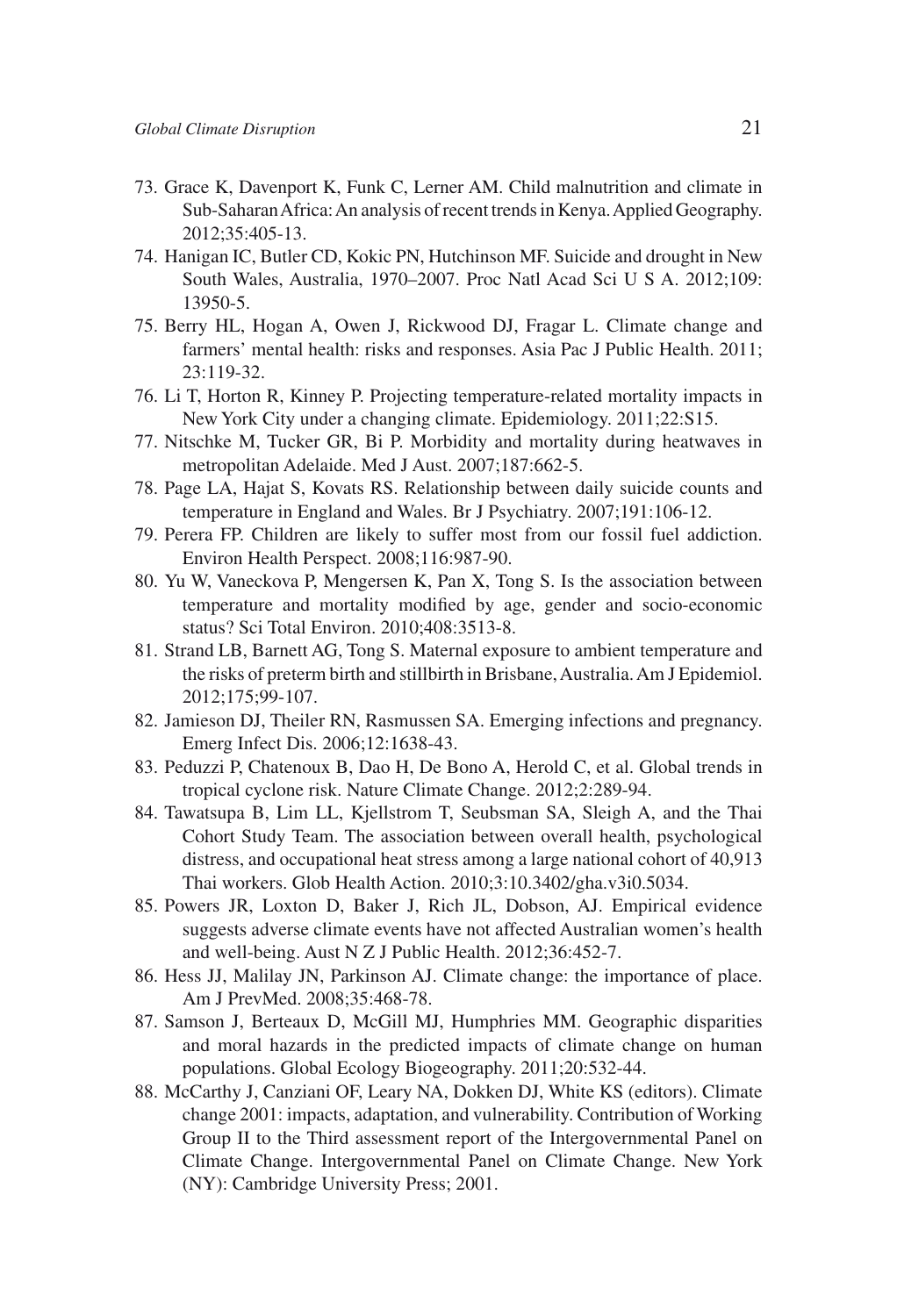- 89. Berry HL, Butler JR, Burgess CP, King UG, Tsey K, et al. Mind, body, spirit: co-benefits for mental health from climate change adaptation and caring for country in remote Australian Aboriginal communities. N S W Public Health Bull. 2010;21:139-45.
- 90. Patz JA, Gibbs HK, Foley JA, Rogers JV, Smith KR. Climate change and global health: quantifying a growing ethical crisis. Eco Health. 2007;4:397-405.
- 91. Patz JA, Kovats RS. Hotspots in climate change and human health. BMJ. 2002;325:1094-8.
- 92. Intergovernmental Panel on Climate Change (IPCC) Fourth assessment report: climate change 2007 (AR4).
- 93. Stern N. The Economics of Climate Change: The Stern Review. Cambridge and New York (NY): Cambridge University Press; 2007.
- 94. Broome J. The ethics of climate change. Scientific American 2008;298:96-102.
- 95. Haines A, McMichael AJ, Smith KR, Roberts I, Woodcock J, et al. Public health benefits of strategies to reduce greenhouse-gas emissions: overview and implications for policy makers. Lancet. 2009;374:2104-14.
- 96. ApSimon H, Amann M, Astroem S, Oxley T. Synergies in addressing air quality and climate change. Climate Policy. 2009;9:669-80.
- 97. Smith KR, Balakrishnan K. Mitigating climate, meeting MDGs, and moderating chronic disease: the health co-benefits landscape. In: Commonwealth Health Ministers' Update 2009. London: Commonwealth Secretariat; 2009. p. 59-65.
- 98. United Nations Environment Programme (UNEP). Integrated assessment of black carbon and tropospheric ozone. Nairobi, Kenya: UNEP; 2011.
- 99. Shindell DJ, Kuylenstierna JCI, Vignati E, Van Dingenen R, Amann M, et al. Simultaneously mitigating near-term climate change and improving human health and food security. Science. 2012;335:183-9.
- 100. Smith KR, Jerrett M, Anderson HR, Burnett RT, Stone V, et al. Public health benefits of strategies to reduce greenhouse-gas emissions: health implications of short-lived greenhouse pollutants. Lancet. 2009;374:2091-103.
- 101. Smith KR, Dutta K, Chengappa C, Gusain PPS, Masera O, et al. Monitoring and evaluation of improved biomass cookstove programs for indoor air quality and stove performance: conclusions from the Household Energy and Health Project. Energy for Sustainable Development. 2007;11:5-18.
- 102. El-Fadel M, Ghanimeh S, Maroun R, Alameddine I. Climate change and temperature rise: implications on food- and water-borne diseases. Sci Total Enviro. 2012;437:15-21.
- 103. Chou WC, Wu JL, Wang YC, Huang H, Sung FC, Chuang CY. Modeling the impact of climate variability on diarrhea-associated diseases in Taiwan (1996-2007). Sci Total Environ. 2010; 409:43-51
- 104. Semenza JC, Suk JE, Estevez V, Ebi KL, Lindgren E. Mapping climate change vulnerabilities to infectious disease in Europe. Environ Health Perspect. 2012;120:385-92.